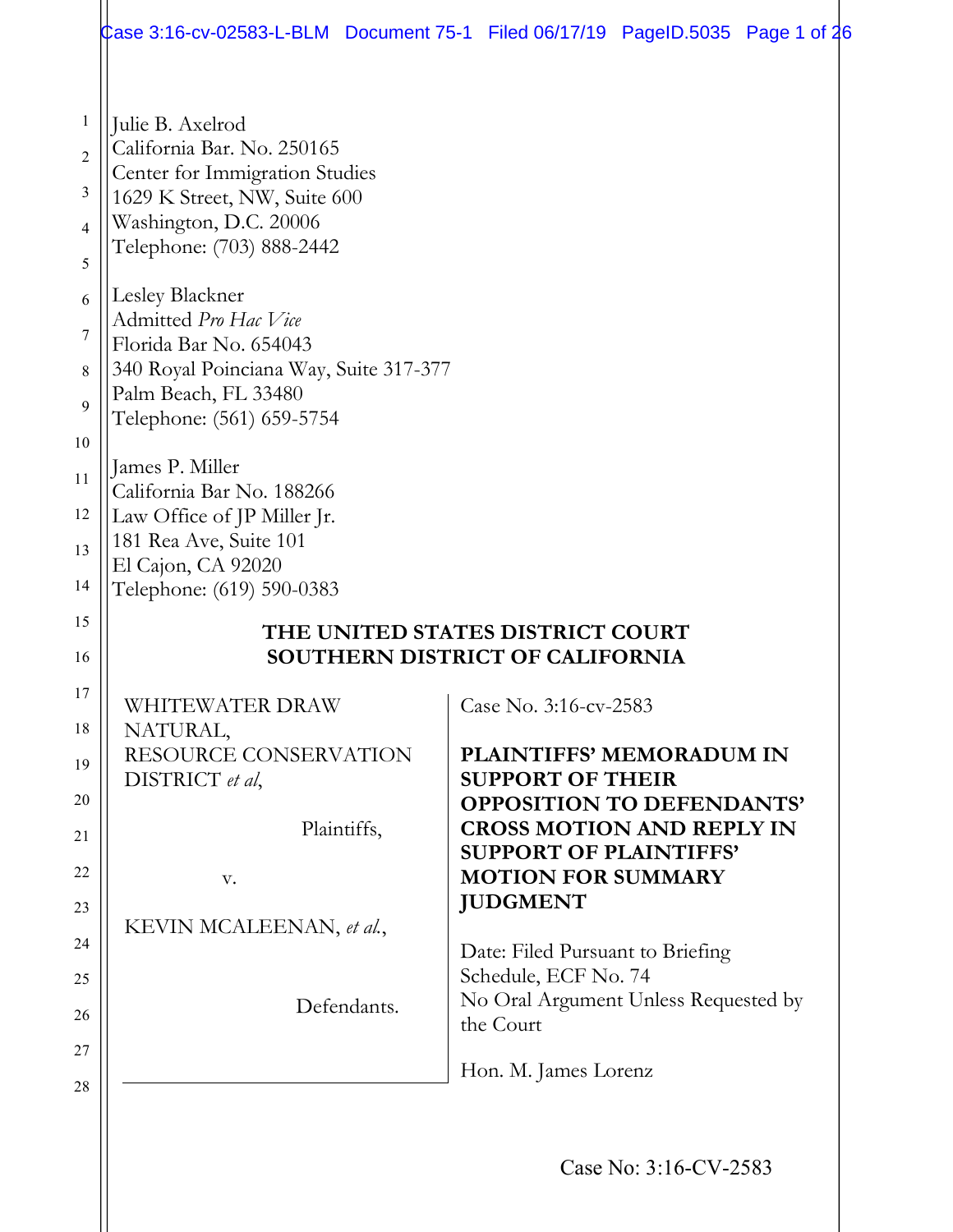|    |               | <b>TABLE OF CONTENTS</b>                                                 |
|----|---------------|--------------------------------------------------------------------------|
| I) |               |                                                                          |
| II |               |                                                                          |
|    | A)            |                                                                          |
|    | B)            |                                                                          |
|    | $\mathcal{C}$ |                                                                          |
|    |               | There is no record evidence of any NEPA review considering<br>1)         |
|    |               | population growth for CATEX A3 on its face or as applied 2               |
|    |               | 2)                                                                       |
|    |               | 3)                                                                       |
|    | D)            |                                                                          |
|    |               | 1)                                                                       |
|    |               | Plaintiffs' claims clear the bar for standing in NEPA cases 11<br>(2)    |
|    | E)            | Defendant disavows positions crucial to prevailing in dismissal of Count |
|    |               |                                                                          |
|    |               |                                                                          |
|    |               |                                                                          |
|    |               |                                                                          |
|    |               |                                                                          |
|    |               |                                                                          |
|    |               |                                                                          |
|    |               |                                                                          |
|    |               |                                                                          |
|    |               |                                                                          |
|    |               |                                                                          |
|    |               |                                                                          |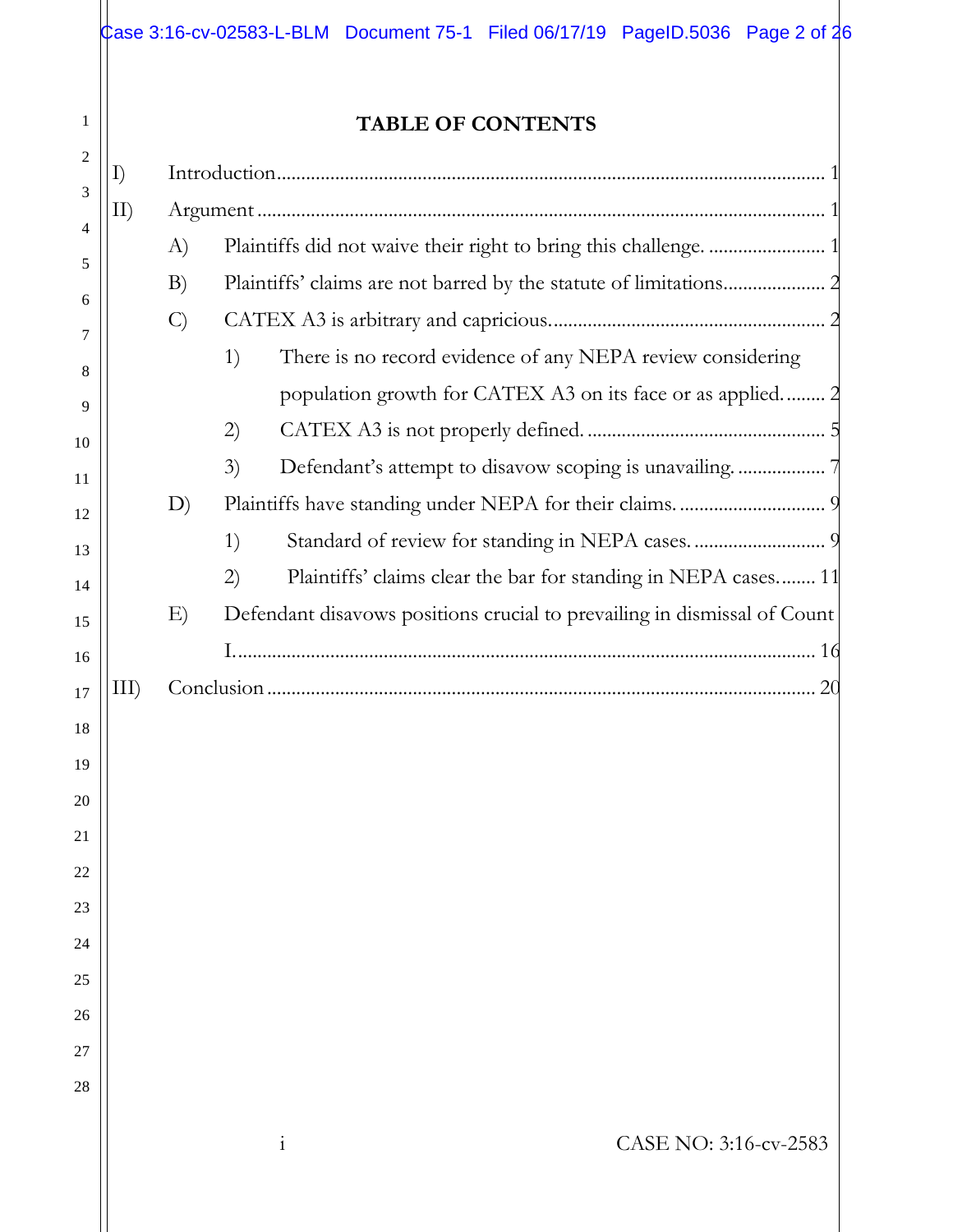| Case 3:16-cv-02583-L-BLM Document 75-1 Filed 06/17/19 PageID.5037 Page 3 of 26 |  |  |  |
|--------------------------------------------------------------------------------|--|--|--|
|                                                                                |  |  |  |
|                                                                                |  |  |  |

## **TABLE OF AUTHORITIES**

1

|        | <u>Cases</u>                                                            |
|--------|-------------------------------------------------------------------------|
| 3      | Alaska Center for Environment v. United States Forest Service           |
| 4<br>5 |                                                                         |
| 6      | Cantrell v. City of Long Beach                                          |
| 7      |                                                                         |
| 8      | Citizens for Better Forestry v. United States Department of Agriculture |
| 9      |                                                                         |
| 10     | Citizens for Better Forestry v. United States Department of Agriculture |
| 11     |                                                                         |
| 12     | City of Carmel-By-The-Sea v. United States Department of Transportation |
| 13     |                                                                         |
| 14     | City of Davis v. Coleman                                                |
| 15     |                                                                         |
| 16     | Committee to Save the Rio Hondo v. Lucerno                              |
| 17     |                                                                         |
| 18     | Department of Transportation v. Public Citizen                          |
| 19     |                                                                         |
| 20     | Ecological Rights Fund v. Pacific Lumber Co.                            |
| 21     | 10                                                                      |
| 22     | Friends of the Earth, Inc. v. Laidlaw                                   |
| 23     |                                                                         |
| 24     | Hall v. Norton                                                          |
| 25     |                                                                         |
| 26     | Illio'ulaokalani Coalition v. Rumsfeld                                  |
| 27     |                                                                         |
| 28     |                                                                         |
|        | $\ddot{i}$<br>CASE NO: 3:16-cv-2583                                     |
|        |                                                                         |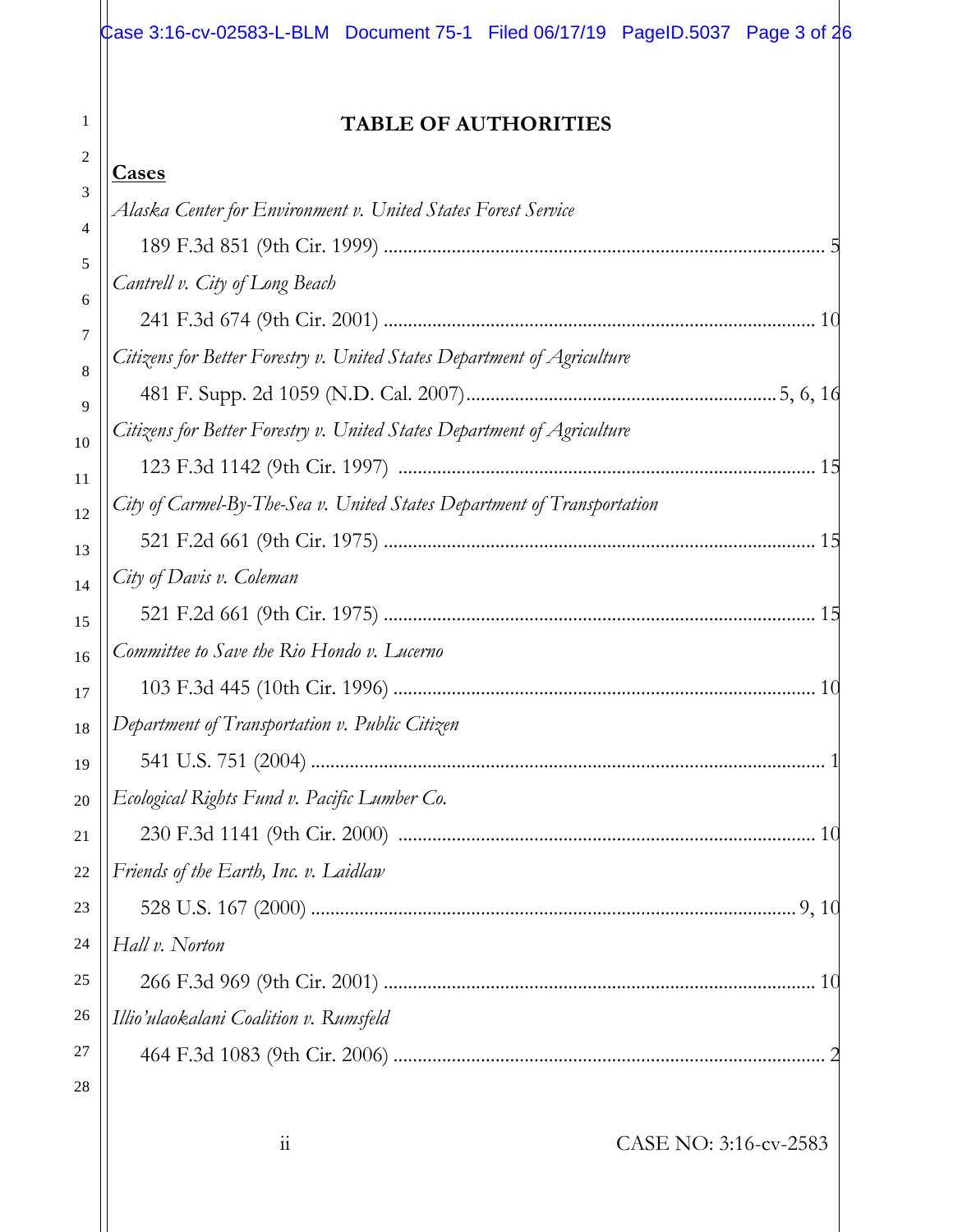|                | Case 3:16-cv-02583-L-BLM Document 75-1 Filed 06/17/19 PageID.5038 Page 4 of 26    |
|----------------|-----------------------------------------------------------------------------------|
|                |                                                                                   |
| 1              |                                                                                   |
| $\overline{c}$ | Laguna Greenbelt, Inc. v. United States Department of Transportation              |
| 3              |                                                                                   |
| 4              | Lujan v. Defenders of Wildlife                                                    |
| 5              |                                                                                   |
| 6              | Motor Vehicle Manufacturers Association v. State Farm Mutual Automobile Insurance |
| 7              |                                                                                   |
| 8              | New Hampshire v. Maine                                                            |
| 9              |                                                                                   |
| 10             | Ocean Advocates v. United States Army Corps of Engineers                          |
| 11             |                                                                                   |
| 12             | Pegram v. Herdrich                                                                |
| 13             |                                                                                   |
| 14             | Public Citizen v. Department of Transportation                                    |
| 15             |                                                                                   |
| 16             | Sierra Club v. Bosworth                                                           |
| 17             |                                                                                   |
| 18             | Sierra Club v. Dombeck                                                            |
| 19<br>20       |                                                                                   |
| 21             | United States v. McCaskey                                                         |
| 22             |                                                                                   |
| 23             | West v. Secretary of Department of Transportation                                 |
| 24             |                                                                                   |
| 25             | <b>Statutes</b>                                                                   |
| 26             |                                                                                   |
| 27             |                                                                                   |
| 28             |                                                                                   |
|                |                                                                                   |
|                | CASE NO: 3:16-cv-2583<br>111                                                      |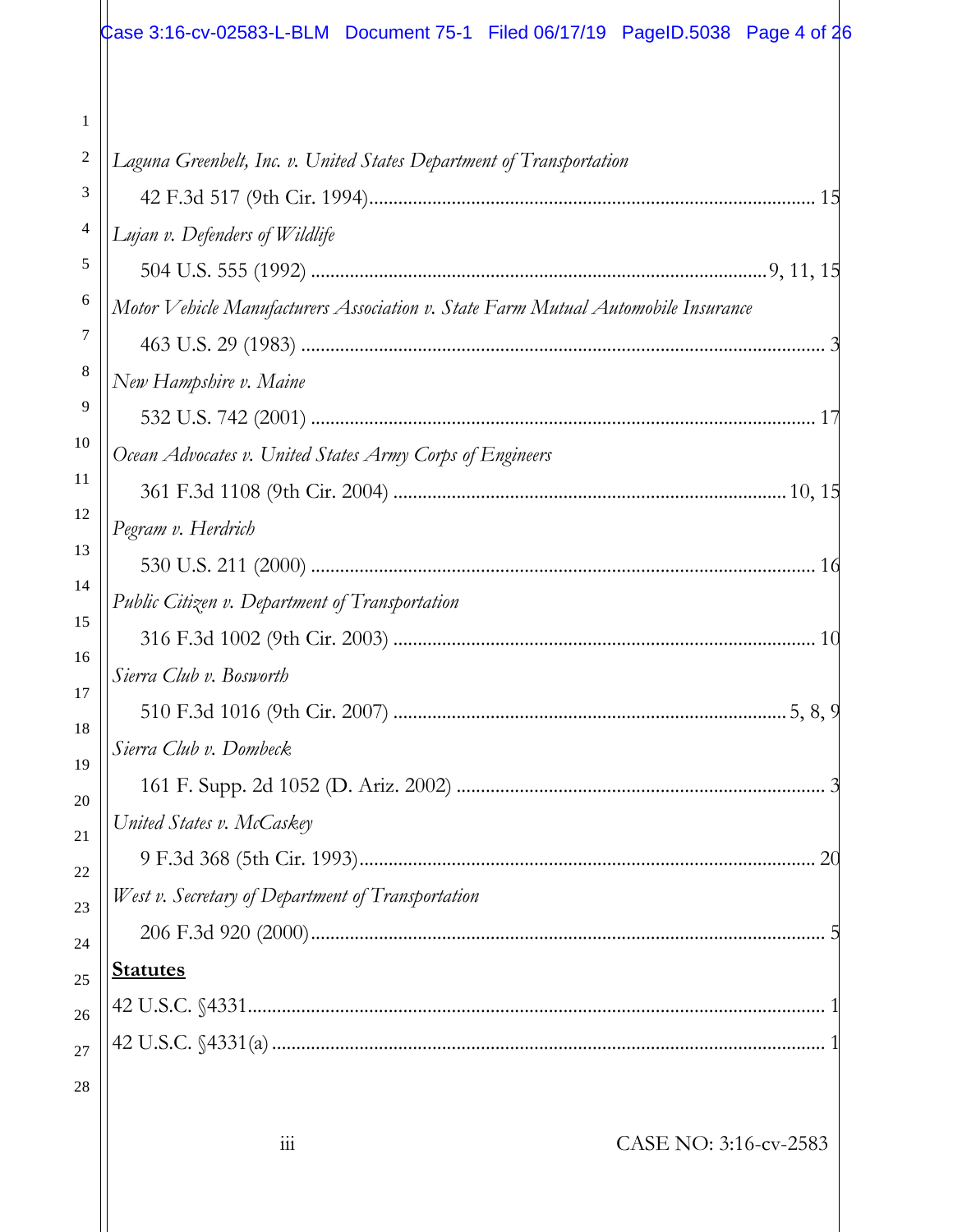| <i><b>Regulations</b></i> |
|---------------------------|
|                           |

|          | <u>1106 marrollo</u>                                                                                                                                 |
|----------|------------------------------------------------------------------------------------------------------------------------------------------------------|
| 3        |                                                                                                                                                      |
| 4        |                                                                                                                                                      |
| 5        |                                                                                                                                                      |
| 6        |                                                                                                                                                      |
| 7        |                                                                                                                                                      |
| 8        |                                                                                                                                                      |
| 9        |                                                                                                                                                      |
| 10       |                                                                                                                                                      |
| 11       |                                                                                                                                                      |
| 12       | <b>Other Authorities</b>                                                                                                                             |
| 13       | Administrative Record for the Categorical Exclusions                                                                                                 |
| 14       | (last visited June 16, 2017)                                                                                                                         |
| 15       | https://www.dhs.gov/sites/default/files/publications/Mgmt_NEPA_AdminRecdeta                                                                          |
| 16       | 8 C. Wright, A. Miller, & E. Cooper, Federal Practice and Procedure § 4477                                                                           |
| 17       |                                                                                                                                                      |
| 18       | Connaughton, James L. Department of Homeland Security NEPA Procedures,                                                                               |
| 19       | (last visited June 16, 2019)<br>https://www.dhs.gov/sites/default/files/publications/Mgmt_NEPA_CEQConformi                                           |
| $20\,$   | -18                                                                                                                                                  |
| 21<br>22 | Instruction Manual 023-01-001-01, Revision 01, Implementation of the National Environmental                                                          |
| 23       | Policy Act (NEPA)                                                                                                                                    |
| 24       | (last visited June 16, 2019)                                                                                                                         |
| 25       | https://www.dhs.gov/sites/default/files/publications/DHS_Instruction%20Manual<br>%20023-01-001-01%20Rev%2001_508%20Admin%20Rev.pdf 7, 9,12-13, 17-20 |
| 26       |                                                                                                                                                      |
| 27       |                                                                                                                                                      |
| 28       |                                                                                                                                                      |
|          |                                                                                                                                                      |
|          | iv<br>CASE NO: 3:16-cv-2583                                                                                                                          |
|          |                                                                                                                                                      |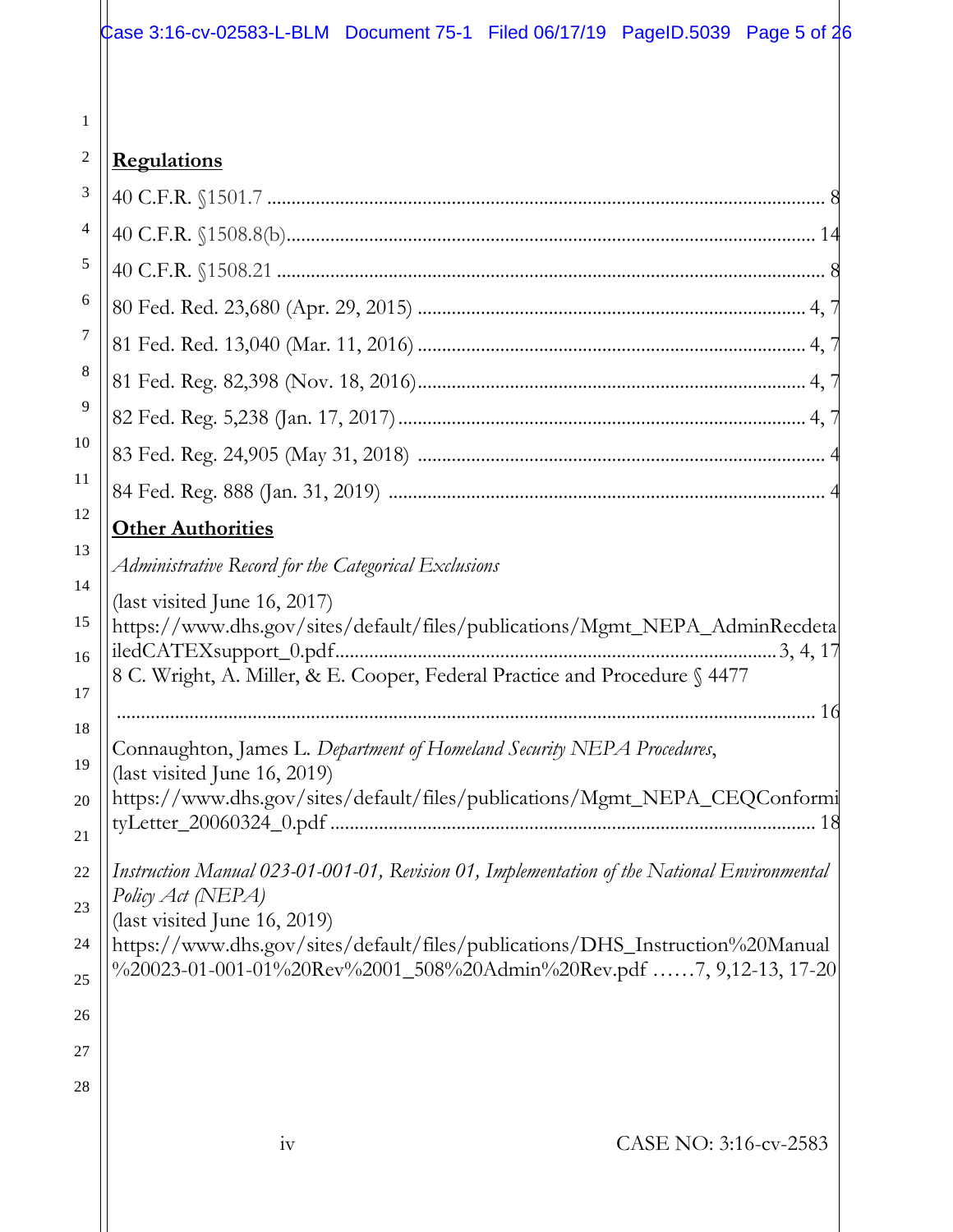#### 1 **Introduction**

2

3

The Department of Homeland Security and the Secretary of Homeland Security ("DHS" or Defendant) claim that Plaintiffs have a broad policy dispute with DHS regarding immigration law. This is untrue. Plaintiffs bring this case to enforce their rights for informed decision-making under the National Environmental Policy Act ("NEPA"), 42 U.S.C. §4331 *et seq.*: they are asking for a change in procedure, not substance. There is nothing "attenuated" from the primary purpose of NEPA than informed decision-making about the federal policies that drive population growth in the United States. Defendant's declaration that the environmental impacts caused by immigration are "attenuated" ignores the plain fact that population growth is the first environmental impact of Congressional concern addressed in NEPA, 42 U.S.C. §4331(a), and population growth in the United States has been primarily caused by immigration for the past several decades. (*See* Am. Comp. Ex. 4 at 183.) By failing to consider the consequences of its actions adding to the population of the United States, DHS has failed to conduct informed decision making on the very topic Congress directed all agencies to consider when it passed NEPA fifty years ago.

### **II. Argument**

## **A) Plaintiffs did not waive their right to bring this challenge.**

Defendant incorrectly asserts that Plaintiffs have waived their rights to challenge CATEX A3 and the EA/FONSI at issue in Counts III, IV, and V because they did not comment during the comment period for these actions. (Mem. in Supp. of Defs.' Cross-Mot. for Summ. J. ("Def. Br.") at 15, ECF No. 71-1.) Defendant's cited Supreme Court and Ninth Circuit precedent does not provide that citizens must have commented on their specific concerns regarding an agency's NEPA procedures before challenging any arbitrary and capricious aspect of those procedures. "[T]he agency bears the primary responsibility to ensure that it complies with NEPA." *Dep't of Transp. v. Pub. Citizen,* 541 U.S. 752 (2004). The Ninth Circuit is clear that it "has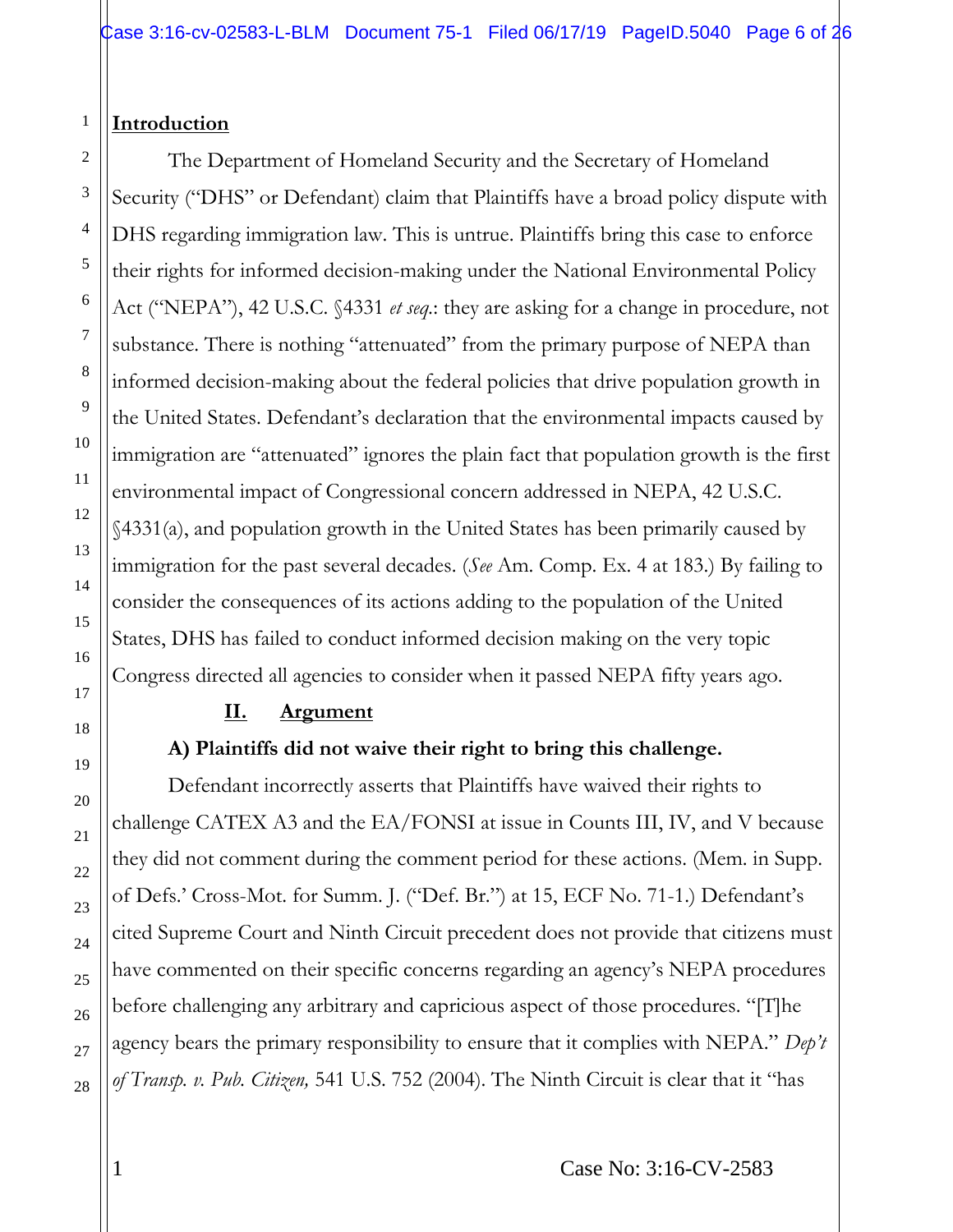declined to adopt a broad rule which would require participation in agency proceedings as a condition precedent to seeking judicial review of an agency decision." *Illio'ulaokalani Coalition v. Rumsfeld*, 464 F.3d 1083, 1092 (9th Cir. 2006). Plaintiffs have not waived their right to bring these claims. Defendant's cited cases refer only to disputes over specific and non-obvious points of agency review regarding an actual environmental analysis of a final federal action that was actually conducted. The instant action is particularly inapposite to Defendant's cited precedent because DHS's blindspot to the effects of its immigration mission is so comprehensive that the agency neglected to do any NEPA analysis of any kind at any time in connection with the challenged actions.

#### **B) Plaintiffs' claims are not barred by the statute of limitations.**

Defendant objects that Count III of the Amended Complaint, a facial challenge to CATEX A3, is barred by the APA's six-year statute of limitations. (Def. Br. at 15- 16.) Defendant asserts that CATEX A3 was promulgated in 2006, and the statute of limitations ran before the instant action was filed in 2016. However, CATEX A3 is part of the NEPA Guidance Manual promulgated in 2014. Moreover, Defendant admits and acknowledges that CATEX A3 was indeed promulgated in 2014 as part of the large NEPA procedures. (*See* Def. Br. at 15.) Defendant's assertions to the contrary two paragraphs later is baseless. Plaintiffs' claim is timely brought.

**C) CATEX A3 is arbitrary and capricious.** 

## **1) There is no record evidence of any NEPA review considering population growth for CATEX A3 either on its face or as applied.**

Glaringly, the instant Administrative Record compiled by DHS does not include *any record evidence documenting any assessment of even minimal analysis of "impacts to the human environment" by DHS in connection with the actions challenged by Plaintiffs in the instant case.* Yet DHS claims that, with respect to its immigration related actions, it did in fact "determine and conduct the appropriate level of NEPA actions at the time they are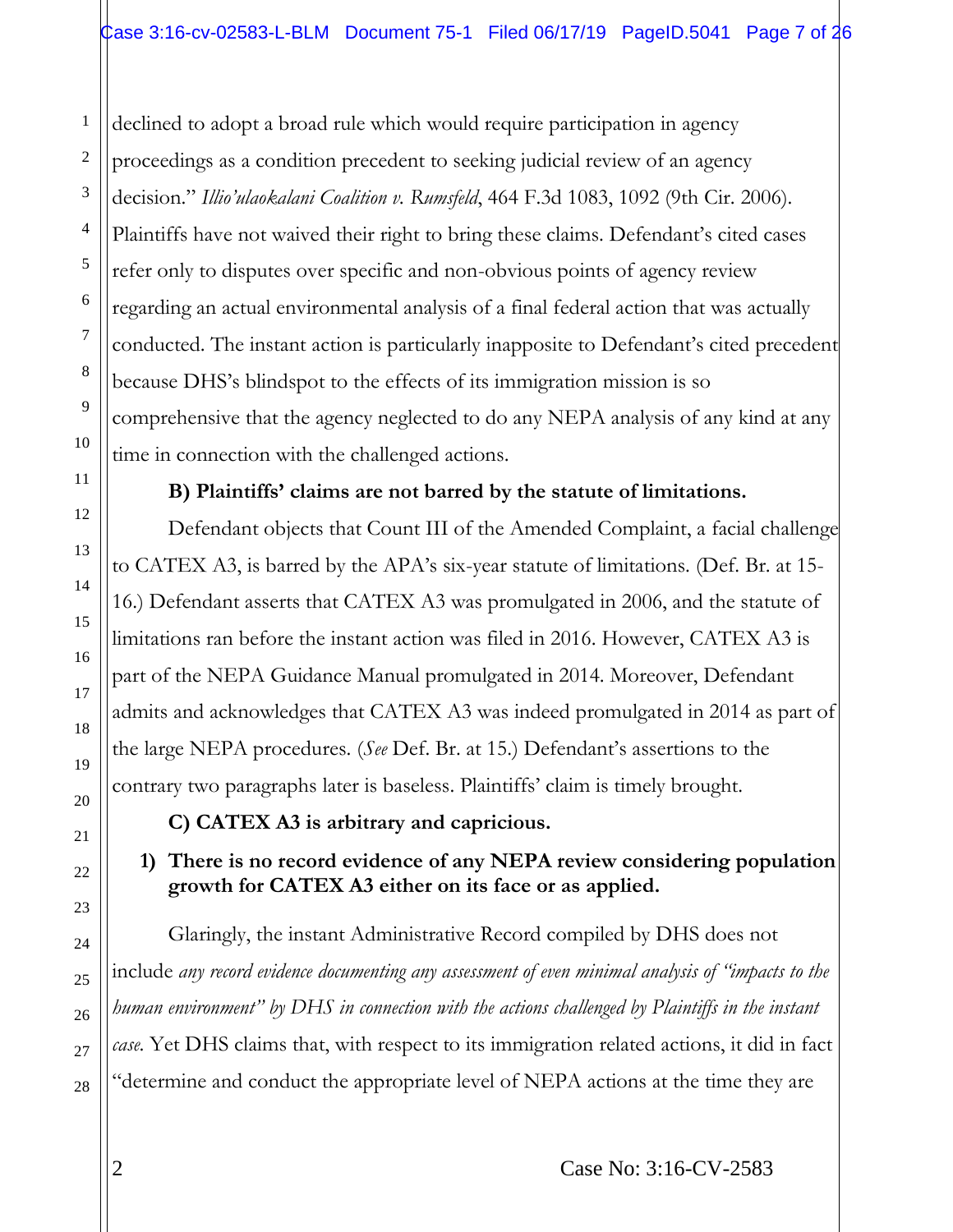2 4 6 proposed." (Def. Br. at 20.) To reiterate, *absolutely* no record evidence in the instant administrative record substantiates this key assertion by Defendant. "It is well established that an agency's decision must be supported by the administrative record." *Sierra Club v. Dombeck,* 161 F. Supp. 2d 1052, 1070 (D. Ariz. 2002) (citing *Motor Vehicle Mfgs. Ass'n v. State Farm Mutual Auto. Ins.*, 463 U.S. 29, 43, 103 (1983)). Thus, each of Defendant's unsupported assertions regarding its NEPA compliance for CATEX A3 is clearly arbitrary and capricious because they have *no* record support.<sup>1</sup>

This key point goes to the heart of the instant action's gravamen that DHS has a blindspot regarding the application of NEPA to discretionary actions relating to the entry and settlement of foreign nationals into the United States. And, contrary to DHS's claim, the instant administrative record does indeed establish that DHS promulgated the vast majority of its immigration related actions without engaging in any NEPA analysis at all, not even with citation to a categorical exclusion. The instant administrative record includes no evidence that DHS even considered the applicability of NEPA to its immigration related actions until commenters, in their public comments on the four actions at issue in Count IV, demanded that DHS connect the immigration-population-environment dots with NEPA review. When confronted with public comments demanding NEPA review for those actions challenged in Count IV,

<sup>1</sup> Although Defendant represented to Plaintiffs that they supplied the administrative record prior to Plaintiffs' Motion for Summary Judgment, Defendant's Cross Motion for Summary Judgment refers to documents that were not included in the Administrative Record produced to Plaintiffs. These documents include DHS's "Administrative Record for Categorical Exclusions," available at [https://www.dhs.gov/sites/default/files/publications/Mgmt\\_NEPA\\_AdminRecdeta](https://www.dhs.gov/sites/default/files/publications/Mgmt_NEPA_AdminRecdetailedCATEXsupport_0.pdf) iledCATEXsupport 0.pdf The documents produced only upon Defendant's Cross

27 28 Motion for Summary Judgment are likewise devoid of support that DHS considered impacts to the human environment through its actions that had the potential to increase the population.

1

3

5

7

8

9

10

11

12

13

14

15

16

17

18

19

20

 $\overline{a}$ 

21

22

23

24

25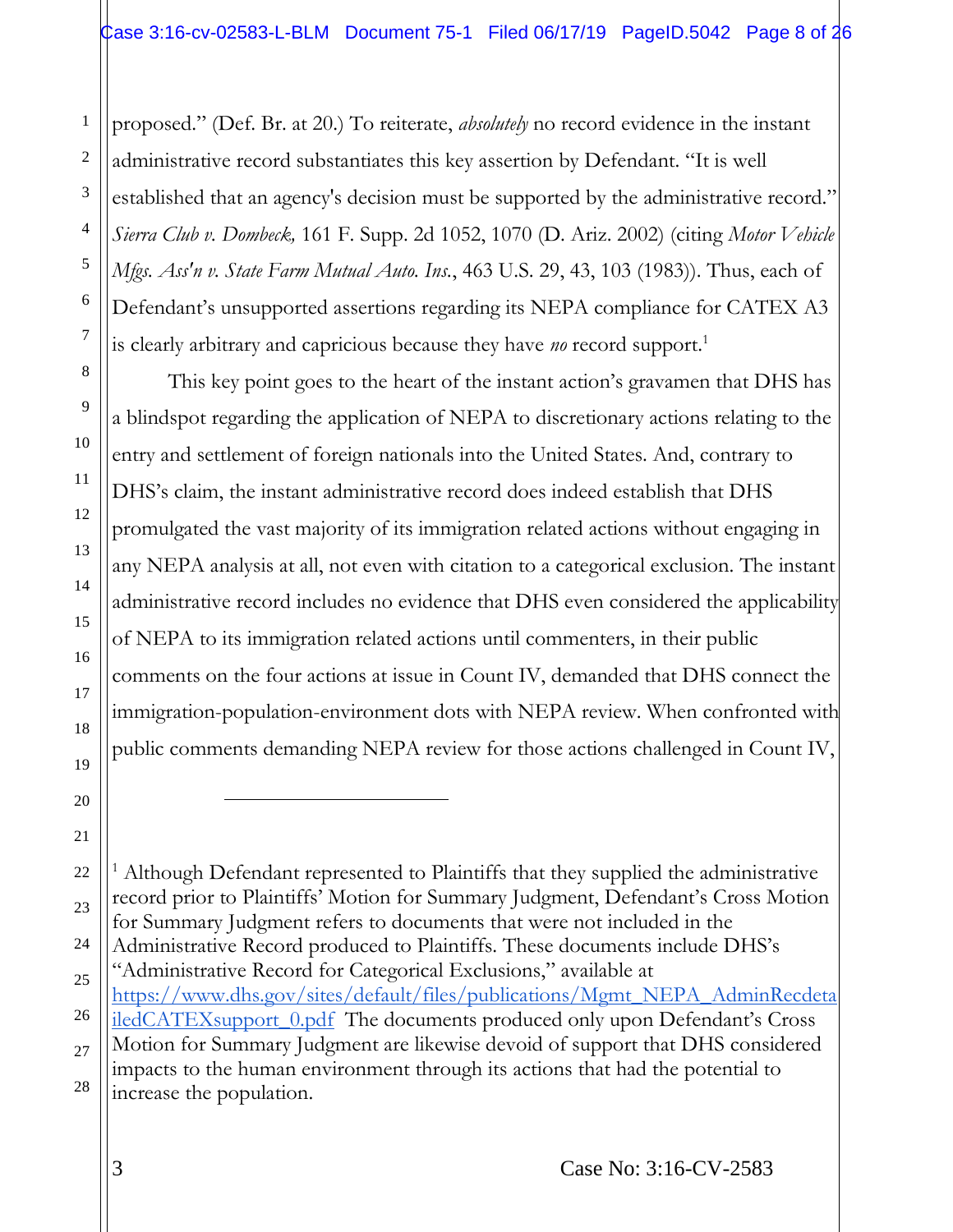DHS responded by determining that such rules are covered by DHS CATEX A3. 80 Fed. Reg. 23,680 (Apr. 29, 2015); 81 Fed. Reg. 13,040 (Mar. 11, 2016); 81 Fed. Reg. 82,398 (Nov. 18, 2016); 82 Fed. Reg. 5,238 (Jan. 17, 2017). DHS's stated reasoning for why the actions had no significant environmental impacts, was that they fit CATEX A3. That is, these actions had no environmental impacts because they were the type of actions that had no environmental impacts. Such "reasoning" is circular.

DHS's "Administrative Record for Categorical Exclusions"<sup>2</sup> reveals that CATEX A3 is the *only* invocation of NEPA that DHS has *ever* utilized in connection with its actions administering/regulating the entrance and settlement of foreign nationals into the United States.<sup>3</sup> DHS's "Administrative Record for Categorical Exclusions" confirms that DHS grounded its conclusion that the activities covered by CATEX A3 have no potential to impact the human environment solely on the basis of the experience of the staff of DHS's legacy agencies, yet failed to *include those agencies concerned with the administration/regulation of immigration laws.<sup>4</sup>* Admin. R. for Cat. Ex. at 8. Despite the absence of any staff from the legacy agency concerned with immigration providing review of the categorical exclusion, DHS considers it "broad enough to be used by any DHS component," *including DHS components that administer immigration.* (Def. Br. at 19.) Furthermore, based on the content of all of the other 151 categorical exclusions adopted by DHS, CATEX A3 is the only categorical exclusion

1

2

3

4

5

6

7

8

9

10

11

12

13

14

15

16

17

18

19

20

21

 $\overline{a}$ 

<sup>23</sup> 24 <sup>2</sup>[https://www.dhs.gov/sites/default/files/publications/Mgmt\\_NEPA\\_AdminRecdet](https://www.dhs.gov/sites/default/files/publications/Mgmt_NEPA_AdminRecdetailedCATEXsupport_0.pdf) [ailedCATEXsupport\\_0.pdf](https://www.dhs.gov/sites/default/files/publications/Mgmt_NEPA_AdminRecdetailedCATEXsupport_0.pdf)

<sup>25</sup> <sup>3</sup> A review by Plaintiffs has shown that in the time since Plaintiffs filed this case, DHS has indeed continued to invoke CATEX A3 and only CATEX A3 in its actions

<sup>26</sup> 27 relating to the administration of immigration. *See* 83 Fed. Reg. 24,905 (May 31, 2018); 84 Fed. Reg. 888 (Jan. 31, 2019).

<sup>28</sup> <sup>4</sup>[https://www.dhs.gov/sites/default/files/publications/Mgmt\\_NEPA\\_AdminRecdet](https://www.dhs.gov/sites/default/files/publications/Mgmt_NEPA_AdminRecdetailedCATEXsupport_0.pdf) [ailedCATEXsupport\\_0.pdf](https://www.dhs.gov/sites/default/files/publications/Mgmt_NEPA_AdminRecdetailedCATEXsupport_0.pdf)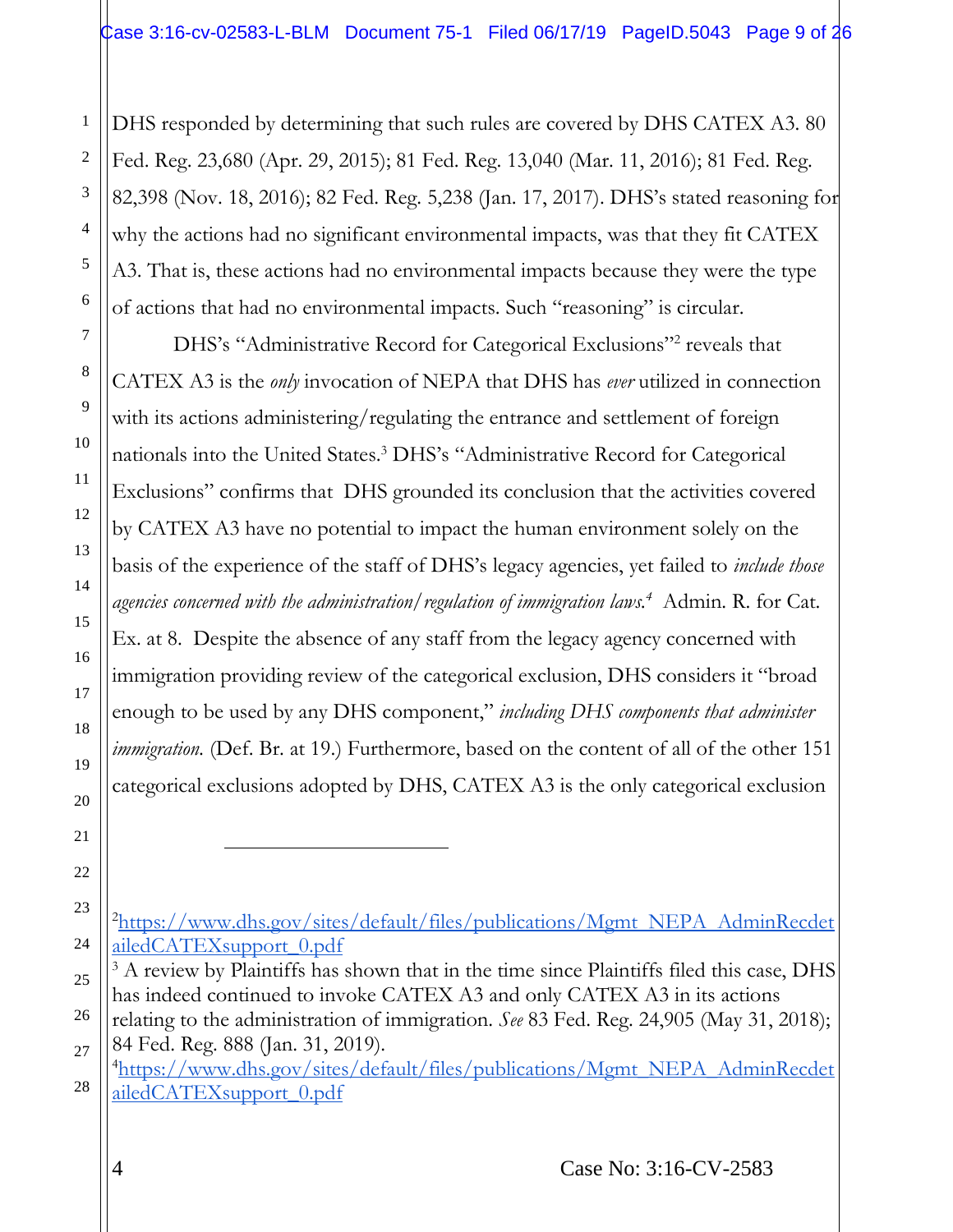that could "fit" DHS's immigration related rules. Therefore, the Plaintiffs, whose affidavits substantiate the harm they experience from by immigration related effects of population growth, challenge the categorical exclusion that enables this harm.

Plaintiffs do not take the position, as Defendant argues, that DHS intended when it adopted CATEX A3, to specifically cover the "entire scope of its myriad actions governing the administration of the nation's immigration laws." (Def. Br. at 19.) Rather, Plaintiffs assert that CATEX A3 broad enough for DHS to invoke for any category of action. Plaintiffs assert that DHS utilized CATEX A3 in an impermissible post hoc manner in response to public comments on the four actions at issue in Count IV.

DHS justifies its use of CATEX A3 for actions that have the potential to cause population growth by throwing the burden to Plaintiffs to determine whether easing immigration program requirements will actually lead to population increase, claiming that the courts are not competent to make such determinations. (*See* Def. Br. at 10- 11.) Requiring Plaintiffs to carry this burden is inappropriate under NEPA. The agency is responsible for creating a process that ensures actions with the potential for environmental impacts are examined. "The Ninth Circuit has held that in evaluating an agency's use of a CE, the issue is not only whether the project will cause significant environmental impacts, but "whether the path taken to reach the conclusion was the right one in light of NEPA's procedural requirements." *Citizens for Better Forestry v. U.S. Dep't of Agric.*, 481 F. Supp 2d 1059, 1086 (N.D. Cal. 2007) (quoting *West v. Sec'y of Dep't of Transp.,* 206 F.3d 920, 929 (2000)).

### **2) CATEX A3 is not properly defined.**

"No Ninth Circuit case involving invocation of a CE, that was upheld on appeal, involved broad, far-reaching, programmatic actions…" *Citizens for Better Forestry,* 481 F. Supp. 2d at 1087. *See also Sierra Club v. Bosworth*, 510 F.3d 1016 (9th Cir. 2007); *Alaska Ctr. For Env't v. U.S. Forest Service*, 189 F.3d 851, 859 (9th Cir. 1999)*.*

1

2

5 Case No: 3:16-CV-2583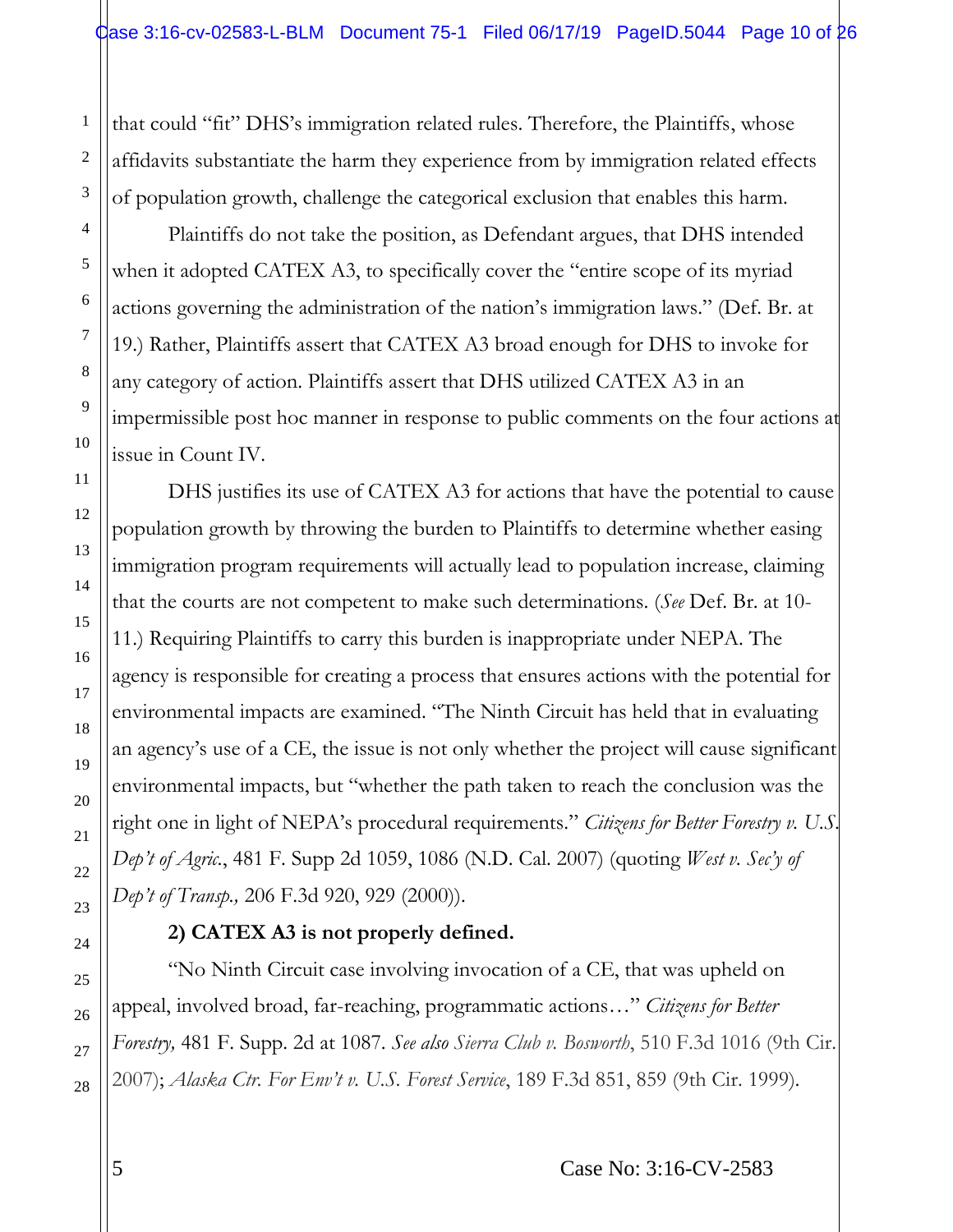CATEX A3 is itself impermissibly "broad [and] far reaching." *Citizens for Better Forestry*, 481 F. Supp. 2d at 1087. Defendant, in arguing that CATEX A3 is properly defined, inadvertently reaffirms just how broad CATEX A3 is, and how it could be applied post hoc to practically any situation where DHS wants to evade NEPA analysis. Defendant admits that CATEX A3 "can be used by *any* DHS component for *any* qualifying rule" (Def. Br. at 20, emphasis added.) CATEX A3 is not merely "susceptible" to erroneous application, or "possible" to envision it being applied to an improper scenario. (Def. Br. at 17.) CATEX A3 is so broad and vague that it is untethered from any limiting principle or application at all and thus allows DHS to evade its statutory obligation under NEPA to engage in environmentally informed decision-making for nearly *every* possible scenario merely by invoking it.

Defendant claims that CATEX A3 is properly defined because "it identifies a class of actions," and then identifies "examples." (Def. Br. at 16-17.) The "class of actions" (rules, interpretations, policies, orders, directives, notices, manuals, advisory circulars, and other guidance documents) consists of a list of every kind of major action an agency does. *Id*. The examples, far from being "specific" as claimed by Defendant, are as broad as the classes of actions themselves. One of the "examples" (CATEX A3(a)) is actions of "strictly administrative or procedural nature." Another is actions that "interpret or amend an existing regulation without changing its environmental effect." CATEX A3(d). Both classes are entirely amorphous.

DHS's NEPA procedures nowhere define what "administrative" or "procedural" actions are, and therefore DHS provides no hint at any sort of limiting principle for CATEX A3(a). Literally anything done or promulgated by DHS, which is an administrative agency, can be described as "administrative." Any procedural action or DHS undertakes can be described as "procedural." Despite its claim that "administrative" is properly defined, DHS does not attempt to define it in its brief. There is nothing to limit DHS from using it as a "catch all" rule to capture

1

2

3

4

5

6

7

8

9

10

11

12

13

14

15

16

17

18

19

20

21

22

23

24

25

26

27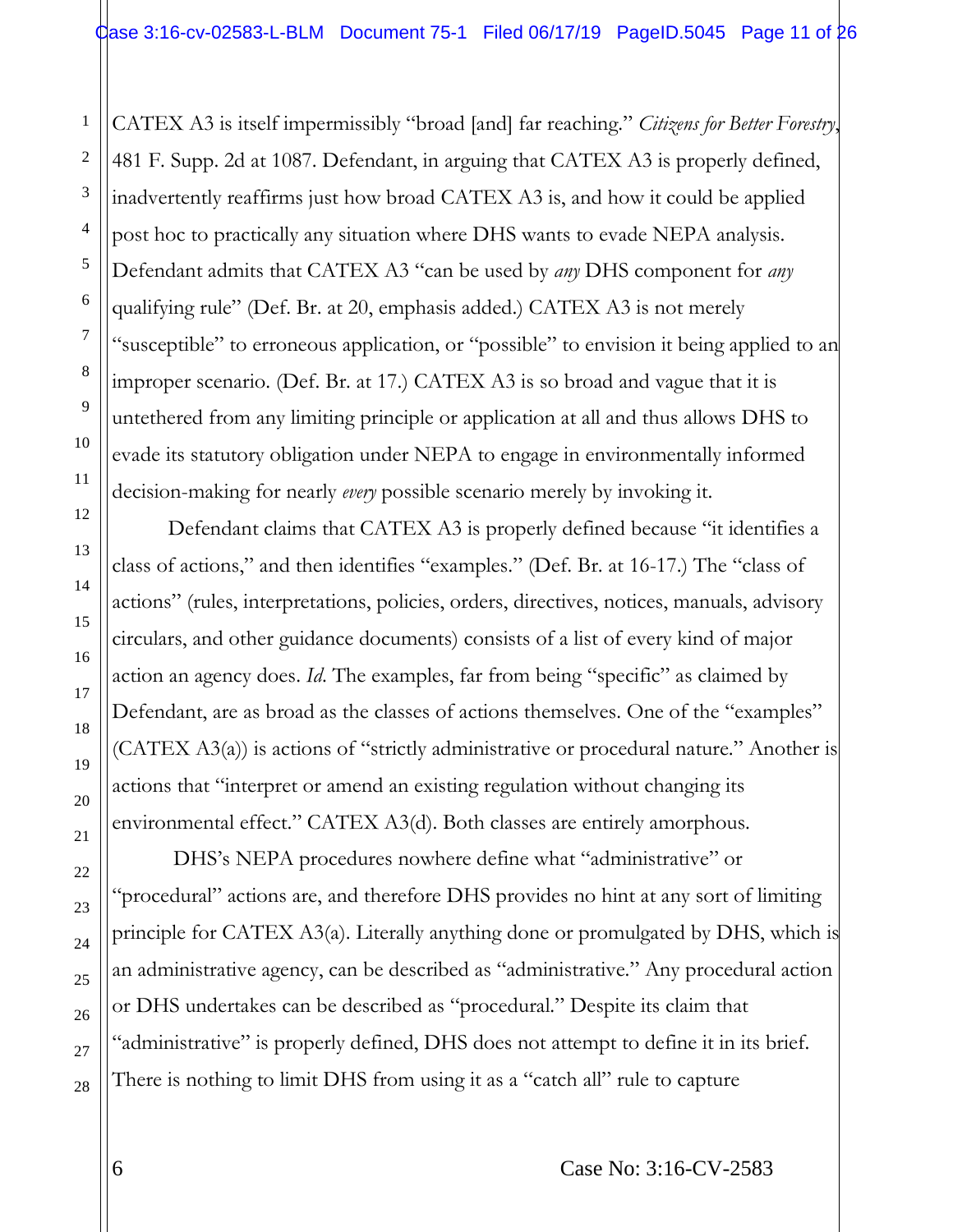conceivably any significant action it takes without conducting any initial NEPA review. DHS's use of CATEX A3 to cover its immigration related actions proves that this is indeed what DHS has done.

CATEX A3(d), "Those that interpret or amend an existing regulation without changing its environmental effect;" is also improperly defined in that it has no substance at all, but rather constitutes a tautology. Its tautological nature is only highlighted by DHS's argument that "by its own terms, CATEX A3(d) cannot be used for actions with environmental effects." (Def. Br. at 22.) When DHS actually cites CATEX A3(d), it states that its actions have no environmental effects because they fit into CATEX A3(d). 80 Fed. Reg. 23,688; 81 Fed. Reg. 13,117; 82 Fed. Reg. 5,284; 81 Fed. Reg. 82,475. There is nothing stopping DHS from invoking it for *any* regulatory update, because, according to DHS, once invoked, it cannot be questioned since the point of a categorical exclusion is to "reduce paperwork." (Def. Br. at 23.) By this same reasoning, DHS, or any other agency, could adopt a categorical exclusion that states "any rule that does not have a significant impact on the environment," and then simply invoke that rule for every rulemaking action it undertakes.

Defendant claims that the broadness of CATEX A3 is acceptable because categorical exclusions have the "extraordinary circumstances" provision which provides a "safety valve" to preventing abuse by identifying conditions where the application of a categorical exclusion would be improper. (Def. Br. at 18.) But the "extraordinary circumstances" list in the Instruction Manual merely sets forth the kind of environmental effects considered significant under NEPA. DIR00332. Nothing in this list provides any guidance whatsoever to conditions when CATEX A3 in particular would be inappropriate. The purported "safety value" provides no additional safety to ensure NEPA compliance.

**3) Defendant's attempt to disavow scoping is unavailing.**

1

2

3

4

5

6

7

8

9

10

11

12

13

14

15

16

17

18

19

20

21

22

23

24

28

7 Case No: 3:16-CV-2583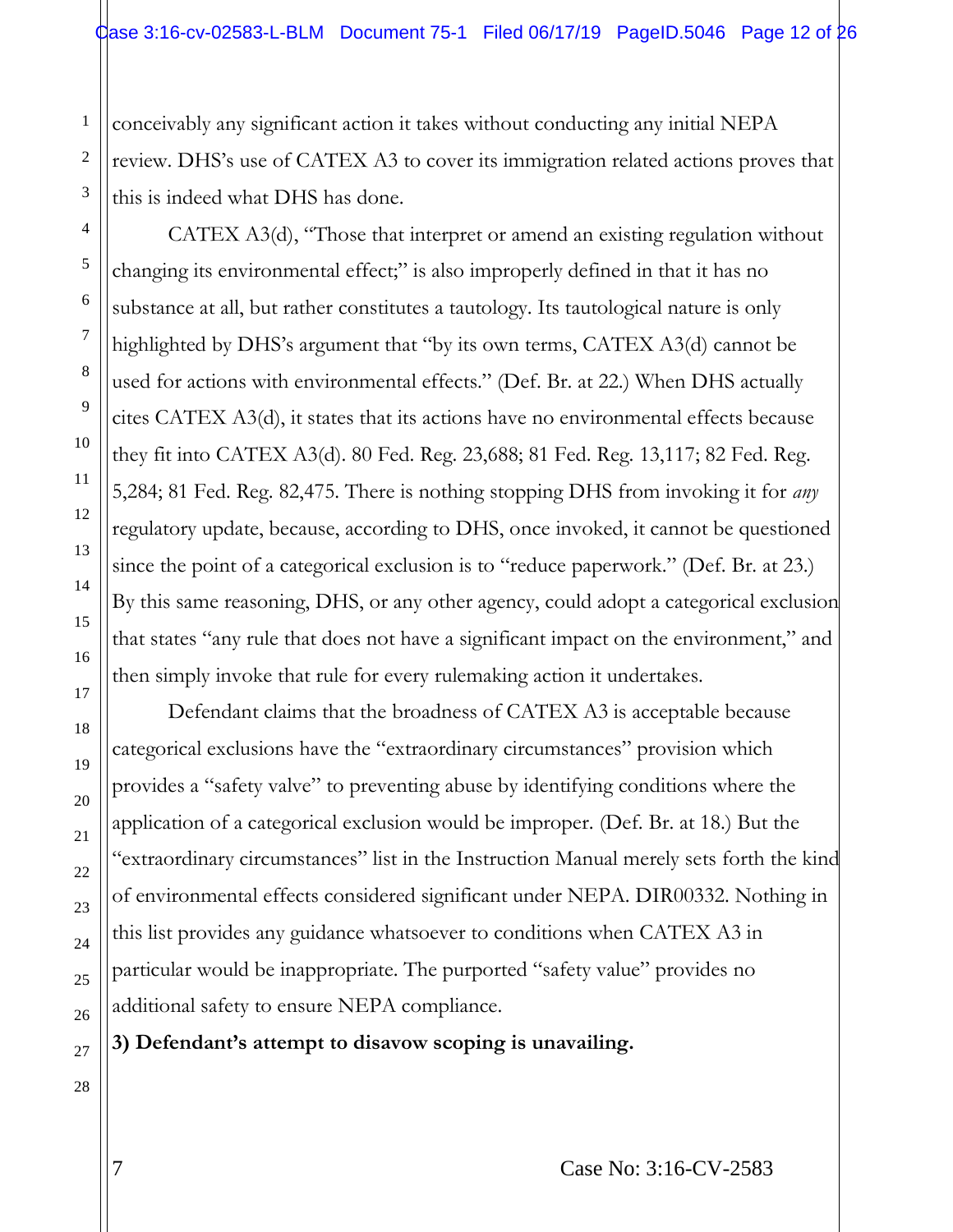CEQ regulations establish that NEPA compliance requires a federal agency to engage in "scoping," which is defined in relevant part as: "There shall be an early and open process for determining the scope of issues to be addressed and for identifying the significant issues related to a proposed action. This process shall be termed scoping." 40 C.F.R. §1501.7. CEQ regulation 40 C.F.R. § 1508.21 defines "NEPA process": "*NEPA process* means all measures necessary for compliance with the requirements of section 2 and title I of NEPA."

Defendant erroneously argues that "scoping" only applies to preparation of an EIS, citing 40 C.F.R §1501.7. The plain language of 40 C.F.R §1501.7 and 40 C.F.R § 1508.21 bely Defendant's contention. The plain language of CEQ's regulations requires application of "scoping" to the entire NEPA process, including formulation and application of a categorical exclusion.

As Plaintiffs have noted, there is no evidence in the Administrative Record that DHS engaged in any form of "scoping" (nor any NEPA analysis of any sort) with respect to the establishment of CATEX A3 or the application of CATEX A3 to the four actions at issue in Count IV. But such "scoping" is required by both the CEQ regulations and Ninth Circuit precedent.

In their Memorandum in Support of Motion for Summary Judgment (ECF No. 70-1), Plaintiffs rely principally on *Bosworth v. Sierra Club v. Bosworth*, 510 F.3d 1016 (9th Cir. 2007), for the requirement that an agency must conduct some form of "scoping" before either establishing or applying a categorical exclusion. (ECF No. 70-1 at 6-8) The *Bosworth* court held that the Forest Service committed reversible error when it failed to engage in the requisite scoping process before proceeding with establishment of a categorical exclusion: "The determination that a categorical exclusion was the proper path to take should have taken place *after* scoping, reviewing the data call, and determining that the proposed actions did not have individually or cumulatively significant impacts." *Id*. at 1027. The *Bosworth* court did also cite to a provision in the

1

2

3

4

5

6

7

8

9

10

11

12

13

14

15

16

17

18

19

20

21

22

23

24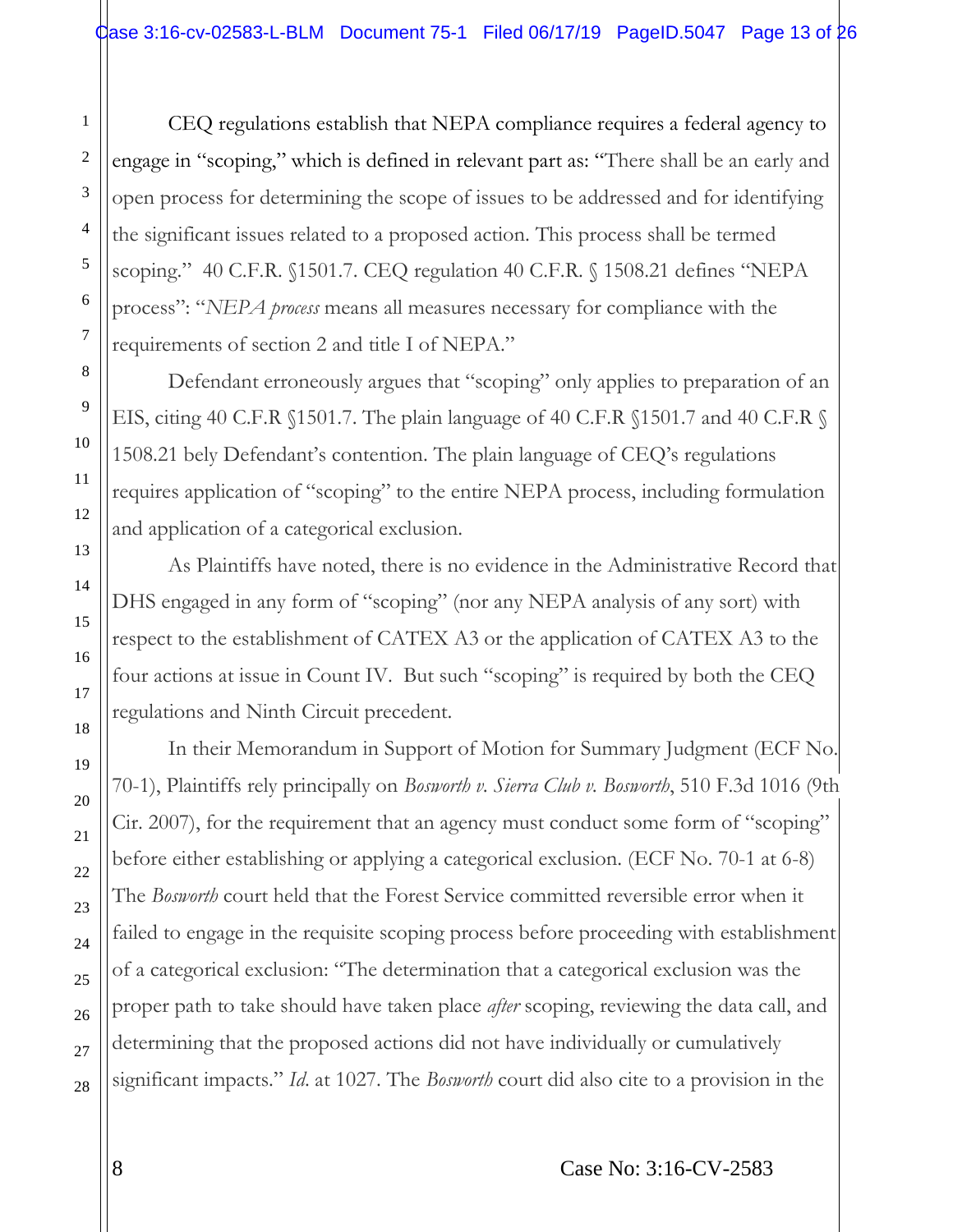1 Forest Service Handbook that the Ninth Circuit determined also requires scoping. *Id.* Defendant seizes on this Handbook citation in support of its argument that only the Forest Service mandates the extension of scoping to preparation and application of categorical exclusions and this Court should not further extend the scoping requirement to DHS. (Def. Br. at 18-19.) However, the DHS Instruction Manual itself does not limit scoping to preparation of an EIS. This is made plain by DHS's own definition of "NEPA Process" (which includes "scoping" at all stages of DHS "program and project planning") set forth in its Instruction Manual:

NEPA process: The effort required to systematically address the environmental stewardship and compliance requirements set forth in NEPA during program and project planning, development, and design; and prior to execution of a proposed action for the purpose of protecting, sustaining, or restoring the quality of the human environment. This process consists wholly or in part of scoping, development, and consideration of the proposed action and alternatives, environmental impact evaluation, consideration of mitigation and monitoring its success, consultation, and public involvement. This includes the NEPA Process as defined in 40 C.F.R. §1508.21.

Department of Homeland Security, Instruction Manual 023-01-001-01, Revision 01, Implementation of the National Environmental Policy Act, II-5. Defendant's attempts to limit the requirement that only the Forest Service must comply with "scoping" requirements in its establishment and application of categorical exclusions is thus without merit and should be rejected.

**D) Plaintiffs have standing under NEPA for their claims.**

## **1) Standard of Review for Standing in NEPA cases.**

To establish Article III standing, Plaintiffs must show: (1) injury-in-fact, (2) causation, and (3) redressability. *Friends of the Earth, Inc. v. Laidlaw,* 528 U.S. 167, 180-81 (2000); *Lujan v. Defs. of Wildlife,* 504 U.S. 555, 560-61 (1992). In a NEPA case, the causation and redressability standards are relaxed. *Lujan* 504 U.S at 573, n.7 ("The person who has been accorded a procedural right to protect his concrete interests can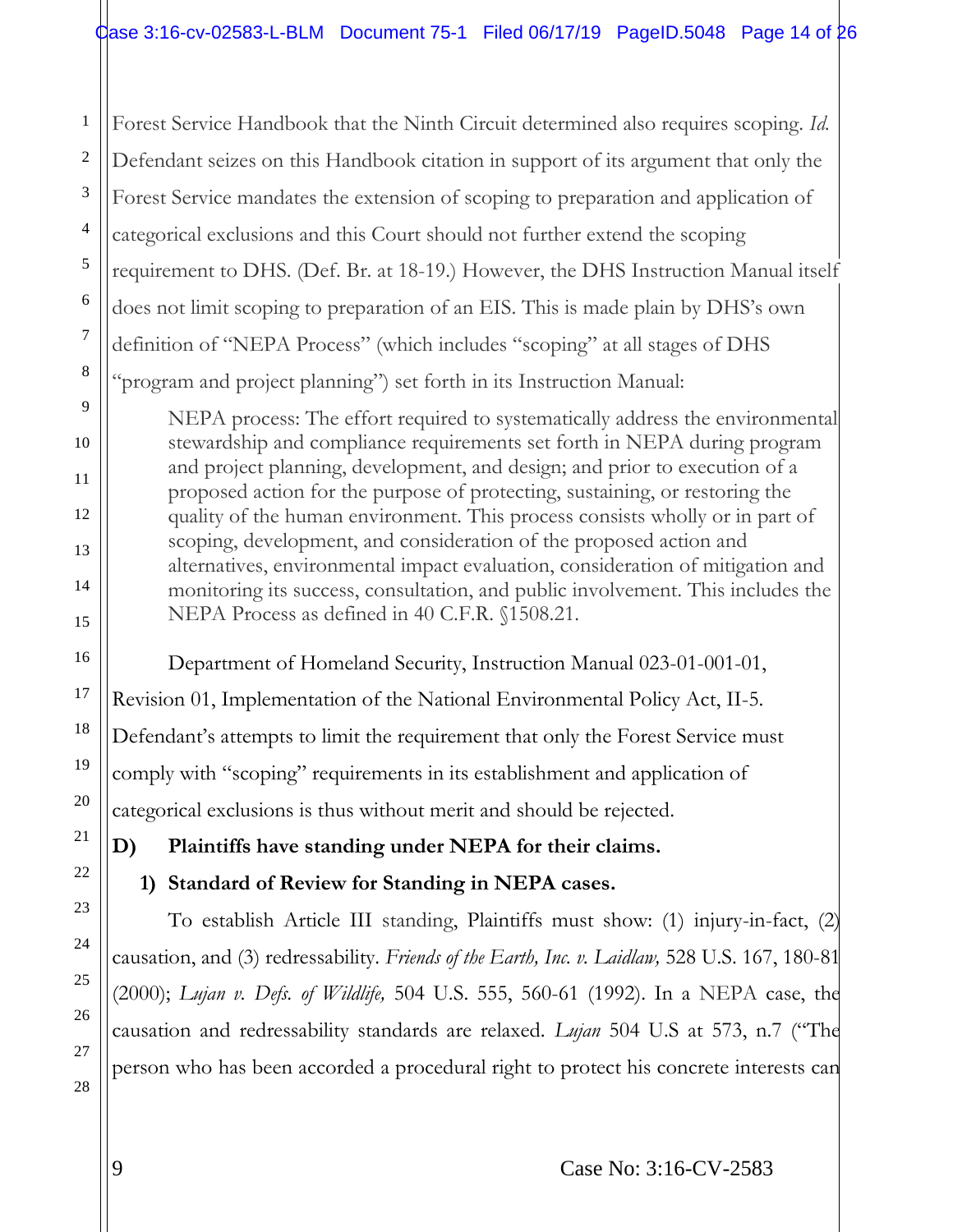assert that right without meeting all the normal standards for redressability and immediacy."); *Pub. Citizen v. Dep't of Transp.,* 316 F.3d 1002, 1006 (9th Cir. 2003); *rev'd on other grounds,* 541 U.S. 752 (2004); *Comm. To Save the Rio Hondo v. Lucerno,* 102 F.3d 445, 452 (10th Cir. 1996).

"To satisfy the injury in fact requirement, a plaintiff asserting a procedural injury must show that 'the procedures in question are designed to protect some threatened concrete interest of his that is the ultimate basis of his standing.'" *Pub. Citizen,* 316 F.3d at 1015 (quoting *Cantrell v. City of Long Beach,* 241 F.3d 674, 679 (9th Cir. 2001)); *Lujan*, 504 U.S. at 573, n.8. In this analysis, a plaintiff need not present evidence of actual environmental harm. *Laidlaw*, 528 U.S. at 182; *Ocean Advocates v. U.S. Army Corps of Eng'rs,* 361 F.3d 1108, 1120 (9th Cir. 2004) ("To require actual evidence of environmental harm misunderstands the nature of environmental harm' and would unduly limit the enforcement of statutory environmental protections.") (quoting *Ecological Rights Fund. v. Pacific Lumber Co.,* 230 F.3d 1141, 1151 (9th Cir. 2000)); *Citizens for Better Forestry v. U.S. Dep't of Agric.,* 341 F.3d 961, 972 (9th Cir. 2003) ("Were we to agree… that a NEPA plaintiff's standing depends on 'proof that the challenged federal project will have particular environmental effects, we would in essence be requiring that the plaintiff conduct the same environmental investigation that he seeks in his suit to compel the agency to undertake.") Instead, a plaintiff need only show (1) the agency violated its procedural obligations; (2) these procedural obligations were meant to protect plaintiff's concrete interests; and (3) it is reasonably probable that the challenged action will threaten plaintiffs' concrete interests. *See Citizens for Better Forestry*, 341 F.3d at 972; see also *[R](http://www.westlaw.com/Link/Document/FullText?findType=Y&serNum=1996269864&pubNum=506&originatingDoc=I3bd840403eba11ddb6a3a099756c05b7&refType=RP&fi=co_pp_sp_506_451&originationContext=document&vr=3.0&rs=cblt1.0&transitionType=DocumentItem&contextData=(sc.Search)#co_pp_sp_506_451)io Hondo*, 102 F.3d at 451-52.

"Environmental plaintiffs 'seeking to enforce a procedural requirement the disregard of which could impair a separate concrete interest of theirs,' … can establish standing 'without meeting all the normal standards for … immediacy.''' *Citizens for Better Forestry,* 341 F.3d at 972 (quoting *Hall,* 266 F.3d at 975) (internal citations

1

2

3

4

5

6

7

8

9

10

11

12

13

14

15

16

17

18

19

20

21

22

23

24

25

26

27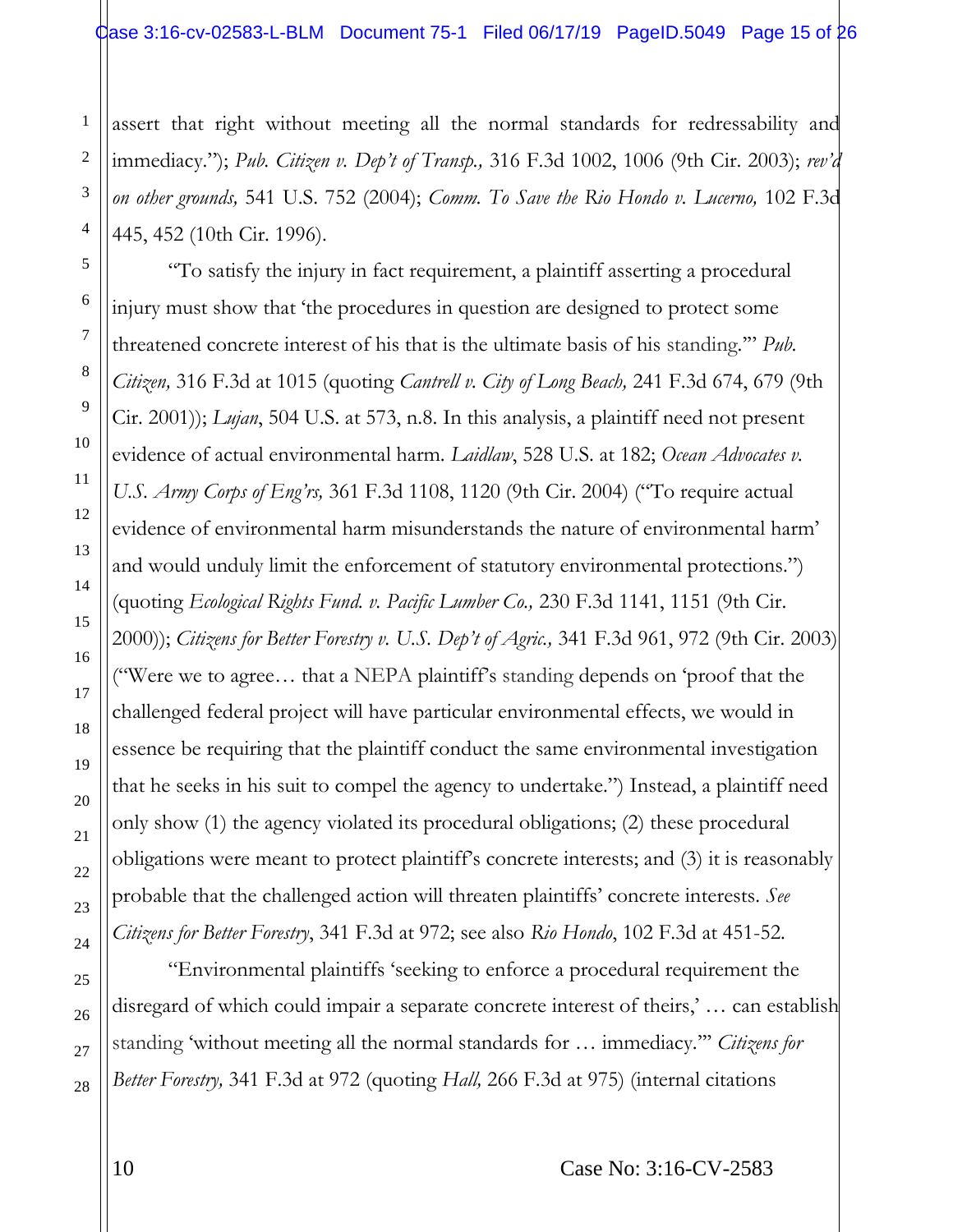omitted); *see also Lujan,* 504 U.S. at 572 & n.7. Thus Plaintiffs need only demonstrate a reasonable probability that Defendant's actions threaten to increase the risk of injury to their concrete interests. *See Citizens for Better Forestry,* 341 F.3d at 972; *Rio Hondo,* 102 F.3d at 451-52. The question of reasonable probability deals with the likelihood of harm, *not with its cause. See Citizens for Better Forestry,* 341 F.3d at 973, n.8 ("It is common to confuse the issue of the likelihood of harm with its cause.").

#### **2) Plaintiffs' claims clear the bar for standing in NEPA cases**

Plaintiffs commenced this action in order to compel DHS to initiate NEPA compliance with respect to its specific discretionary actions that have fostered population growth in the United States, particularly California, Ex. 3 at 281-288, and are likely to continue to foster such growth. *See* R. Lamm Aff. ECF No. 44-9 ¶ 5; D. Rosenberg Aff. ECF No. 44-10 ¶ 4; C. Wiley Aff. ECF No. 44-11 ¶ 18; R. Oberlink Aff. ECF No. 12 ¶ 12; R. Schneider Aff. ECF 44-13 ¶ 25; S. Hurlbert Aff. ECF 44-14 ¶ 5. Plaintiffs' Amended Complaint includes expert evidence substantiating population growth resulting from DHS's actions and myriad "impacts to the human environment" resulting therefrom. Exs. 3-5. Plaintiffs demonstrate that affiants live in areas where ongoing population growth is caused primarily by Defendant's immigration related actions. (Am. Compl. ¶¶ 30-47.) Plaintiffs' affiants detail harms that are directly traceable to population growth largely resulting from settlement of foreign nationals which is (at least in part) the consequence of Defendant's actions. *Id.*

Defendant seeks to require Plaintiffs to prove beyond doubt that actions that administer the entrance and settlement of foreign nationals into the United States have increased the population. (Def. Br. at 11-12.) But NEPA does not require Plaintiffs to conduct the same environmental investigation that they seek to compel the agency. Yet the Amended Complaint does include expert evidence of actual numbers of immigrants in areas where affiants live, and documents "impacts to the human environment" resulting from this population growth. (Am. Compl. ¶ 79-91.)

1

11 Case No: 3:16-CV-2583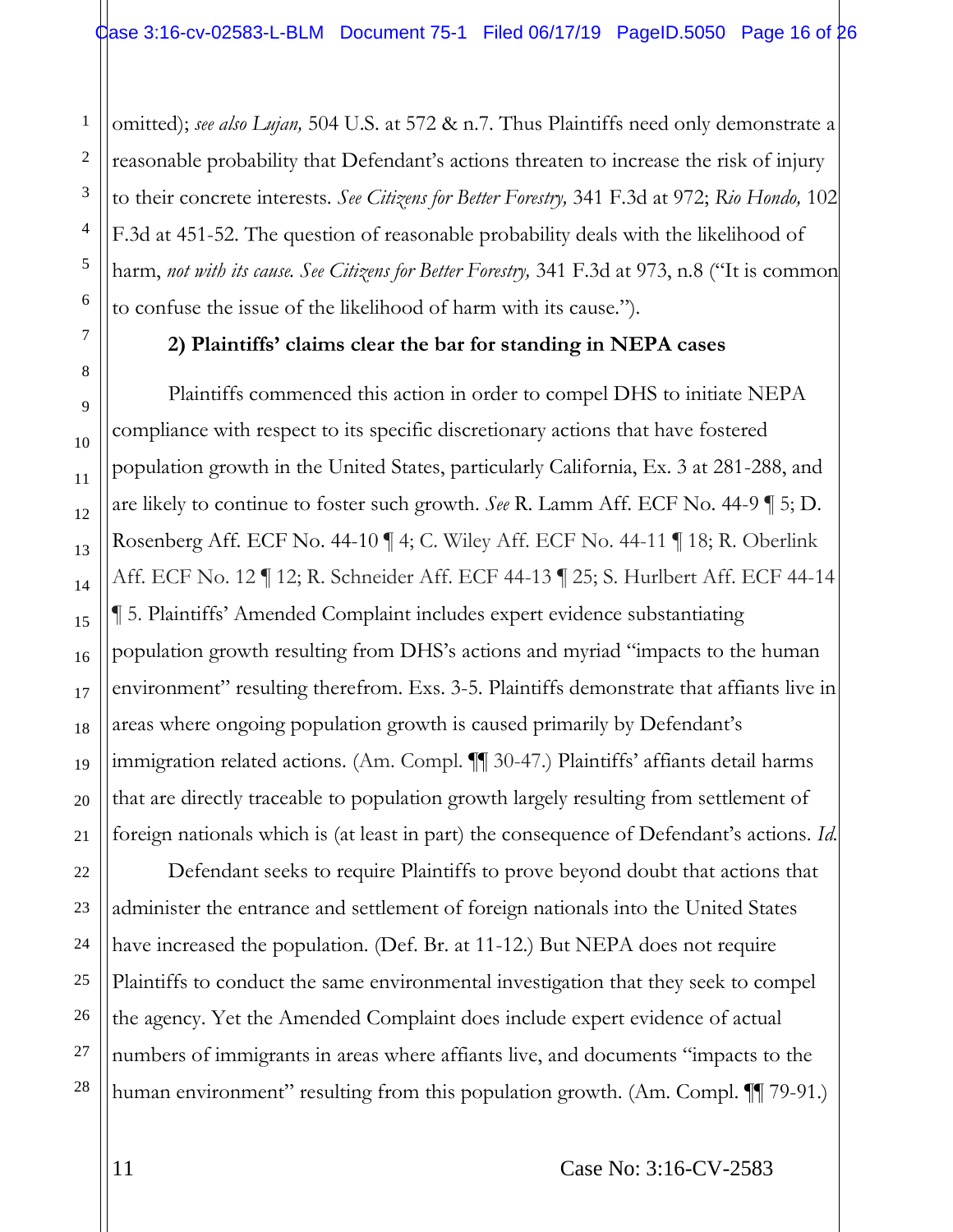These documented population growth impacts are not discussed or disputed by Defendant.

Defendant challenges Plaintiffs' standing with respect to CATEX 3A, which is a part of the Instruction Manual, the document that governs DHS's compliance with NEPA. In its earlier motion practice, Defendant did not challenge Plaintiffs' standing with respect to Count I, which asserts that the Instruction Manual is arbitrary and capricious because it fails to require that DHS address population growth related impacts in the course of its routine application of NEPA to its discretionary actions. Indeed, the Instruction Manual fails to include any NEPA framework with respect to the application of NEPA to its vast immigration mission, which includes its administration of immigration rules and policies (many of which qualify as major discretionary actions).

In the course of preparing this litigation, Plaintiffs reviewed every major immigration related action Defendant has undertaken during the last few decades. Plaintiffs' research revealed that Defendant promulgates regulations allowing for the entrance and settlement of foreign nationals without conducting NEPA compliance by preparing either an environmental assessment or an environmental impact statement. This has been borne out by the instant Administrative Record, which has no NEPA analysis for actions related to the entry and settlement of foreign nationals in the United States. This finding leads inexorably to Plaintiffs to conclude that Defendant must deem such actions categorically excluded, since Defendant does assert that it complies with NEPA. (*See*, *e.g.,* Def. Br. at 15, 20.)<sup>5</sup>

<sup>5</sup> Defendant asserts that DHS "will determine and conduct the appropriate level of NEPA analysis for its actions at the time they are proposed." Def. Br. at 20. But DHS and its predecessor agency have proposed and promulgated dozens of actions administering immigration with no NEPA analysis whatsoever, including the

1

 $\overline{a}$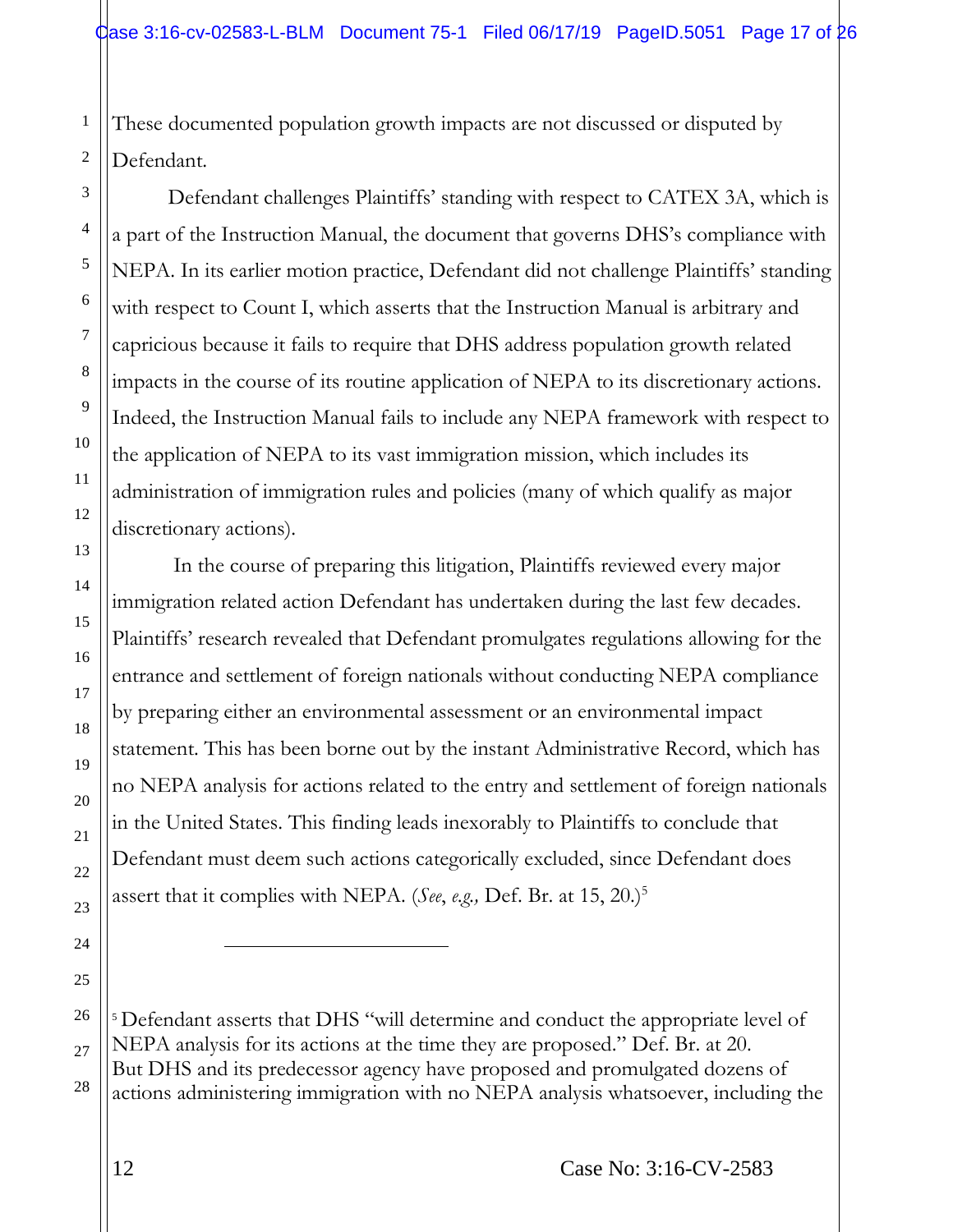Plaintiffs reviewed each of DHS's groups of categorical exclusions set forth in the Instruction Manual in order to determine which categorical exclusion could conceivably encompass immigration related actions. CATEX A3 offers the only remotely plausible option, because immigration related rules are inherently "administrative and regulatory activities."<sup>6</sup> Indeed, virtually *everything* DHS undertakes (including every significant action taken to administer the nation's immigration laws) qualifies as "administrative and regulatory activities." When confronted with public comments demanding that DHS embark on NEPA compliance in its immigration related rulemaking, DHS has responded by choosing to "park" these actions in CATEX A3. Therefore, Plaintiffs' standing is properly derived from all of those categorically excluded DHS actions that have (even the potential) to increase the population of the United States, particularly in the areas where the Plaintiffs reside.

Defendant attacks Plaintiffs' standing by claiming that their asserted injuries, particularly those relating to environmental impacts resulting from DHS immigration actions that foster population growth, are not "fairly traceable" to CATEX A3, both

<sup>6</sup> DHS CATEXs are divided into the following functional groupings of DHS mission activities: (a) Administrative and Regulatory Activities. (b) Operational Activities. (c)

1

2

3

4

5

6

7

8

9

10

11

12

13

14

15

16

 $\overline{a}$ 

invocation of a categorical exclusion. If DHS does not believe CATEX A3 applies and cannot point to any other categorical exclusion that applies, there is no other conclusion but that Plaintiffs' are correct in their primary contention that DHS ignores NEPA altogether in its administration of immigration laws.

Real Estate and Personal Property Management Activities. (d) Repair and

Maintenance Activities. (e) Construction, Installation, and Demolition Activities. (f)

Hazardous/Radioactive Materials Management and Operations. (g) Training and Exercises. (h) Federal Assistance Activities. (i) Component-Specific Categorical

Exclusions. (Instruction Manual at V-4, p. 33 of 92.)

Plaintiffs reviewed each of DHS's 152 categorical exclusions in detail, and clearly, and only subsection A could even conceivably cover actions relating to the entry and settlement of foreign nationals into the United States.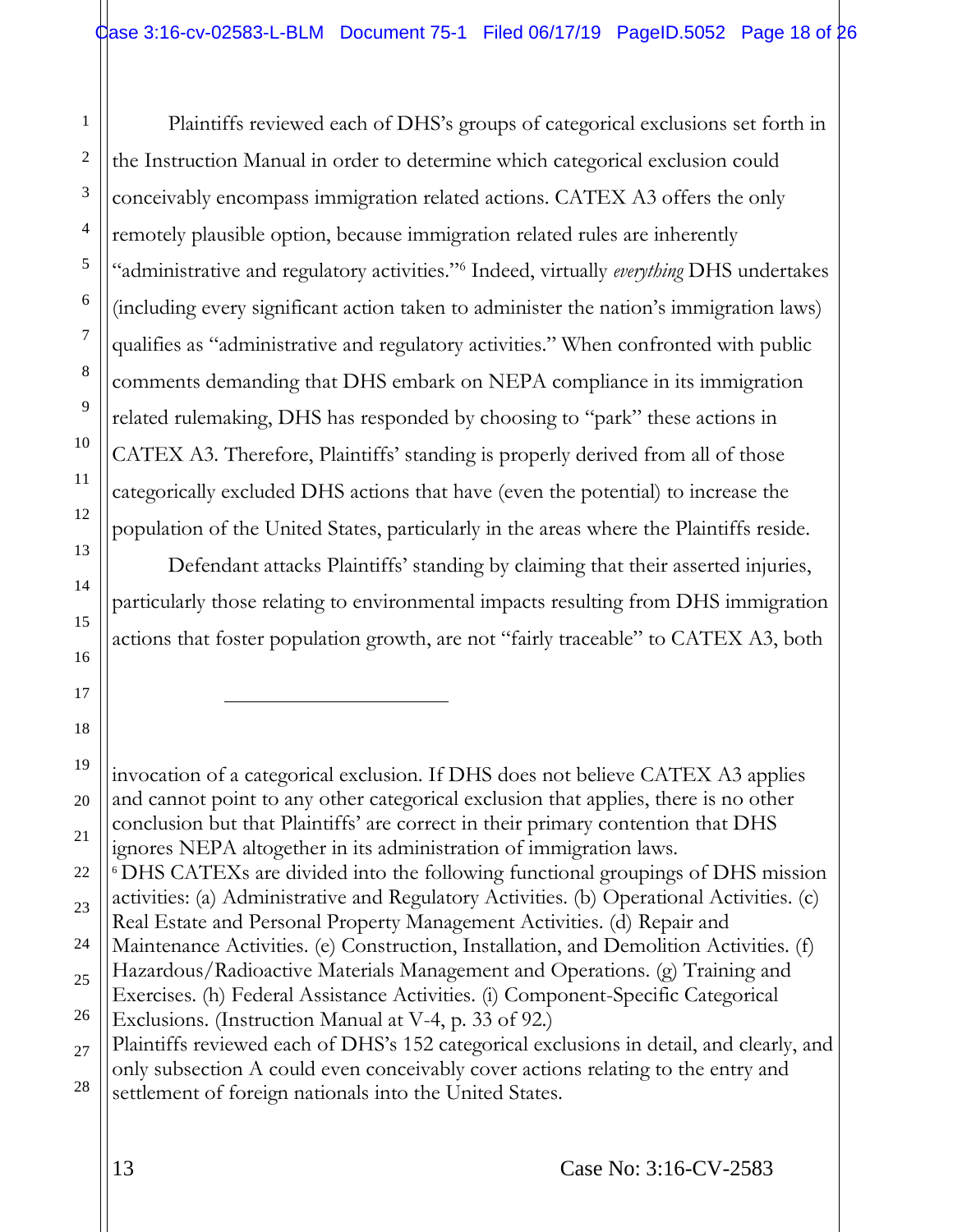on its face and as applied. (Def. Br. at 10-11.) Defendant states that "Plaintiffs fail to even allege, much less demonstrate, that any of the challenged actions have a direct impact on population growth or border crossings and thus could cause the harms they allege." (Def. Br. at 11.) Defendant is mistaken. Plaintiffs' exhibits in the Amended Complaint do establish the impacts of DHS's actions to increase United States population and do harm the southwest border. Again, Defendant has not contested any of the expert testimony presented by Plaintiffs to establish both the population growth, Exs. 3-5, and the impacts to the southwest border, Am. Comp. ¶¶ 29-31*,* resulting from Defendant's actions. The use of this review is exactly the relief Plaintiffs seek in this action and such NEPA review will constitute proper redress. Plaintiffs thus meet the "redressability" requirement CATEX A3 to avoid NEPA review of its immigration related actions demonstrates that DHS has turned to CATEX A3 as a means of avoiding such NEPA review.

Plaintiffs have established that DHS violated its procedural obligations under NEPA by promulgating the overbroad CATEX A3 and by "parking" the four actions at issue in Count IV in CATEX A3 in order to avoid NEPA review. Thus, Plaintiffs have standing because they allege injury from the harms only made possible because CATEX A3 is used to justify a total lack of NEPA review of those DHS actions that may increase and in fact do increase the United States population, particularly in those places where Plaintiffs reside. *Citizens for Better Forestry,* 341 F.3d at 961.

Plaintiffs' affidavits demonstrate the likelihood of harm to their concrete interests as a result of immigration induced population growth, and likewise demonstrate the cumulative effect Defendant's actions may contribute to this injury. Plaintiffs' demand that DHS consider the population growth effects of its actions comports with established NEPA law. CEQ regulation 40 C.F.R. §1508.8(b) establishes that "growth inducing effects and other effects related to induced changes in the pattern of land use, population density or growth rate, and related effects on air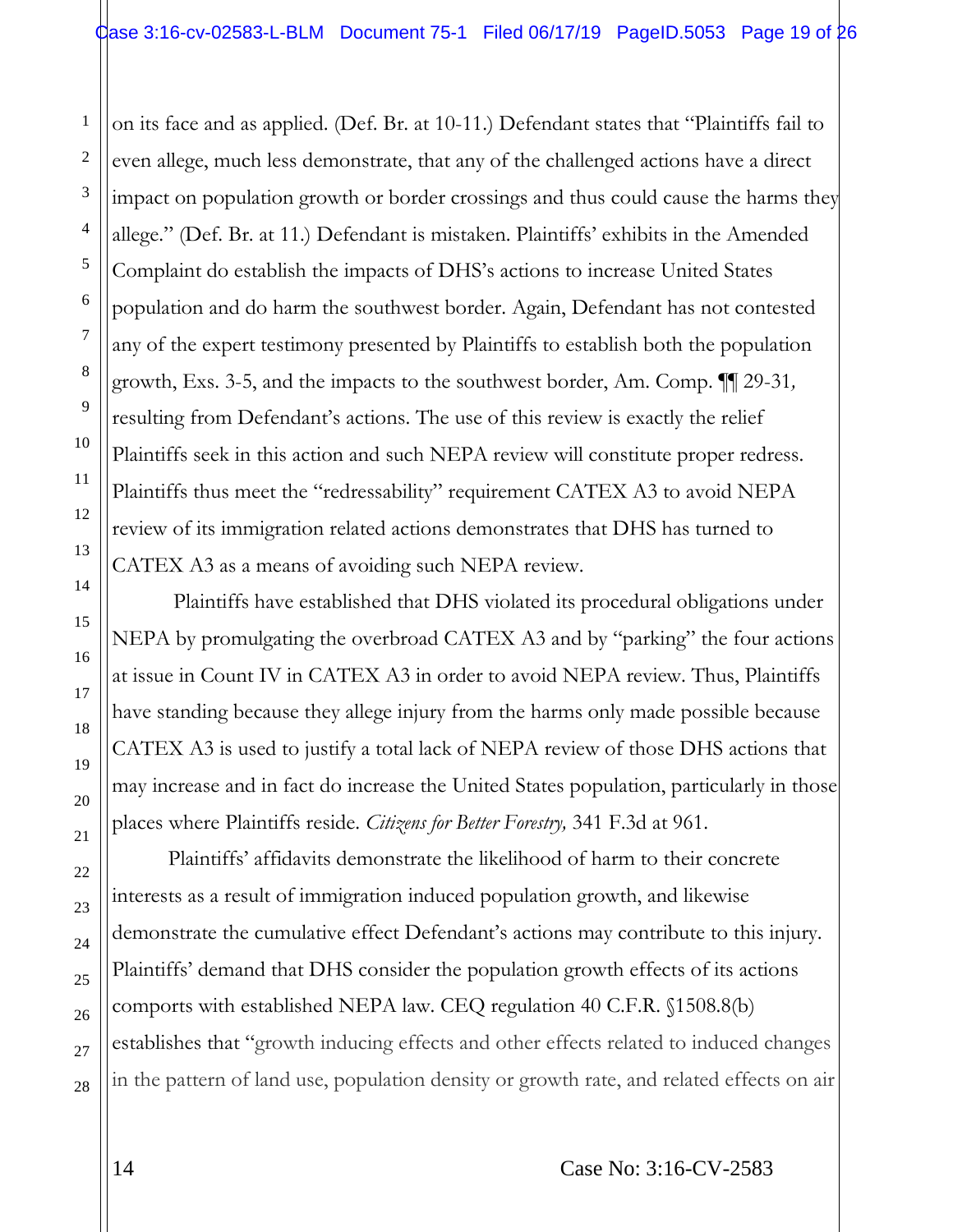and water and other natural systems, including ecosystems" are subject to NEPA analysis. Longstanding Ninth Circuit precedent holds that NEPA analysis includes analysis of "growth inducing effects[.]" *See City of Davis v. Coleman*, 521 F.2d 661 (9th Cir. 1975); *Laguna Greenbelt, Inc. v. U.S. Dep't of Transp.*, 42 F.3d 517 (9th Cir. 1994); *City of Carmel-By-The-Sea* v*. U.S. Dep't of Transp.,* 123 F.3d 1142 (9th Cir. 1997); *Ocean Advocates v. U.S. Army Corps of Eng'rs,* 361 F.3d 1108, 1120 (9th Cir. 2004). Plaintiffs "seeking to enforce a procedural requirement the disregard of which could impair a separate concrete interest of theirs," can establish standing "without meeting all the normal standards for redressability and immediacy." *Lujan,* 504 U.S. at 572 & n. 7.

CATEX A3, at issue in Counts III and IV, is the NEPA exclusion that DHS asserts to shield its actions that have and continue to induce population growth from even minimal NEPA review. Plaintiffs affidavits document the specific injuries they have incurred due to population growth, which result from DHS actions. Yet DHS has never conducted any cumulative impacts analysis of the "impacts to the human environment" resulting from its actions, or any NEPA review at all. The actions at issue in Count IV all potentially add population growth to the United States, and to the areas in which affiants reside.

Plaintiffs therefore have met the standing requirements for Counts III and IV.

Other Plaintiffs in the case meet the standing requirements for Count V. Plaintiffs Fred Davis, Patty Davis, Caren Cohen, John Ladd, and Ralph Pope all live by the border, and all have detailed in their affidavits the specific impacts they suffer when masses of foreign nationals cross the border illegally. *See* F. Davis Aff. ECF No. 44-7; P. Davis Aff. ECF No. 44-8; C. Cohen Aff. ECF No. 44-16; J. Ladd Aff. ECF No. 44-17; R. Pope Aff. ECF No. 44-19. Count V addresses the inadequacy of DHS's environmental assessment ("EA") of its response to the border crisis that began in 2014 but continues today, and therefore directly affects Plaintiffs. Defendant admits that the EV was limited to "expanding existing infrastructure" to house the border

1

2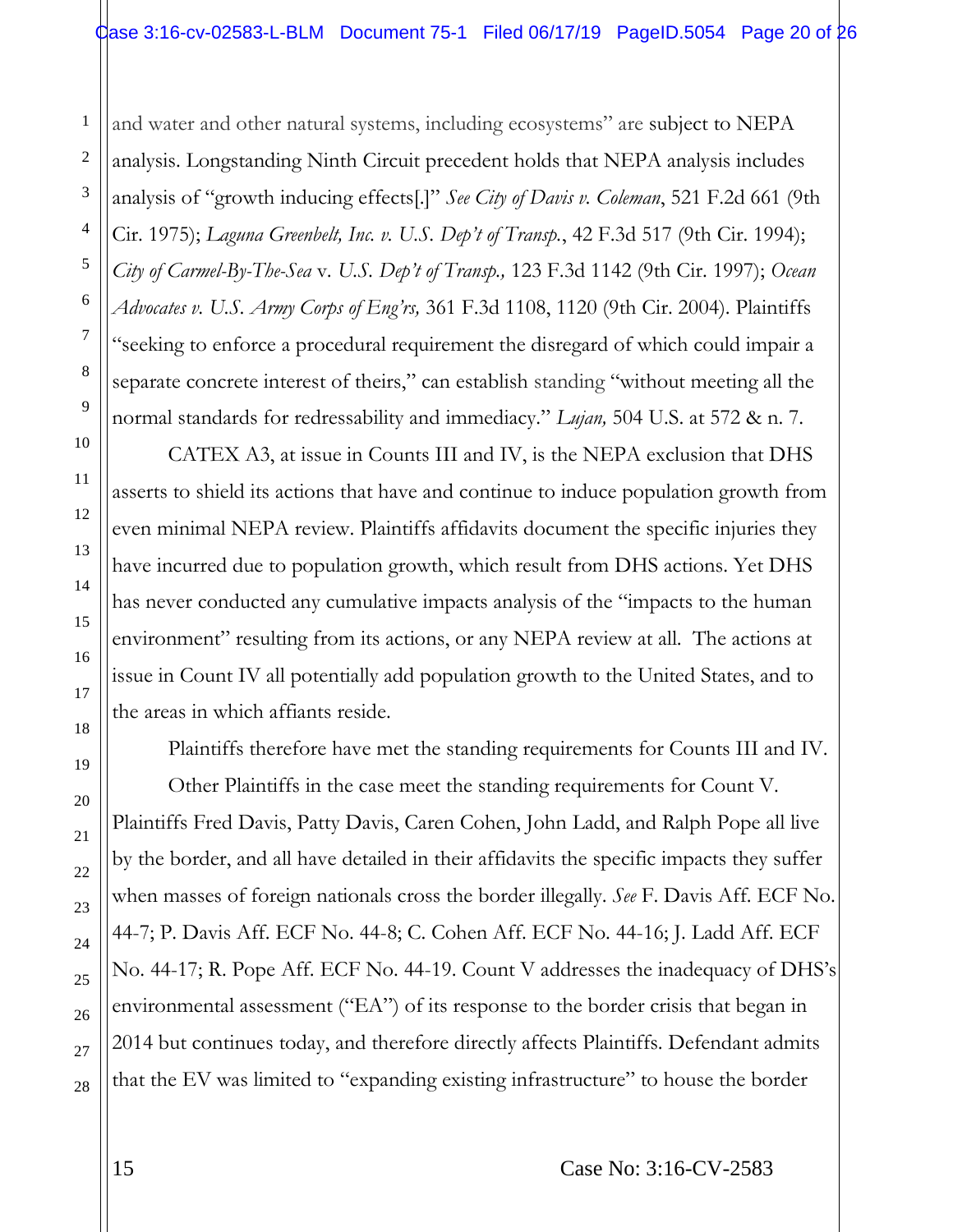crossers and concluded since the population increase was "short term" DHS could issue a "finding of no significant impact." (Def. Br. at 33.) In conducting an analysis strictly limited to the impact of infrastructure, DHS entirely missed that the border crisis itself (not just DHS's response to it) had significant environmental impacts. For instance, the population that entered the country, and resided in DHS's facilities, but then left the facilities for the interior of the United States, clearly have impacts even when they are not housed in DHS's own facilities. There is nothing short term about their impacts. If DHS did not have an institutional blindness to all environmental effects it causes other than infrastructure maintained by DHS itself, it might have noticed that its own asylum policies have induced the crisis, and it might have chosen to take more aggressive steps to *end* the border crisis rather than allow it, to the benefit of the Plaintiffs living at the border. NEPA was passed to ensure than agencies conduct environmentally informed decision-making. In conducting its EA, DHS arbitrarily and capriciously looked only at the effects of buildings within its control, rendering its NEPA compliance a meaningless exercise. The harm, again, was not the ultimate outcome, but "whether the path taken to reach the conclusion was the right one in light of NEPA's procedural requirements." *Citizens for Better Forestry*, 481 F. Supp 2d at 1086. NEPA violated the procedural obligations of NEPA in failing to conduct an environmental analysis.

Plaintiffs have met the standing requirements for Count V.

## **E) Defendant disavows positions crucial to prevailing in dismissal of Count I.**

Through a doctrine known as judicial estoppel, courts have long prevented "a party from prevailing in one phase of a case on an argument and then relying on a contradictory argument to prevail in another phase." *Pegram v. Herdrich,* 530 U.S. 211, 227, n. 8 (2000); 18 C. Wright, A. Miller, & E. Cooper, Federal Practice and Procedure § 4477, p. 782 (1981) ("absent any good explanation, a party should not be allowed to gain an advantage by litigation on one theory, and then seek an inconsistent advantage

16 Case No: 3:16-CV-2583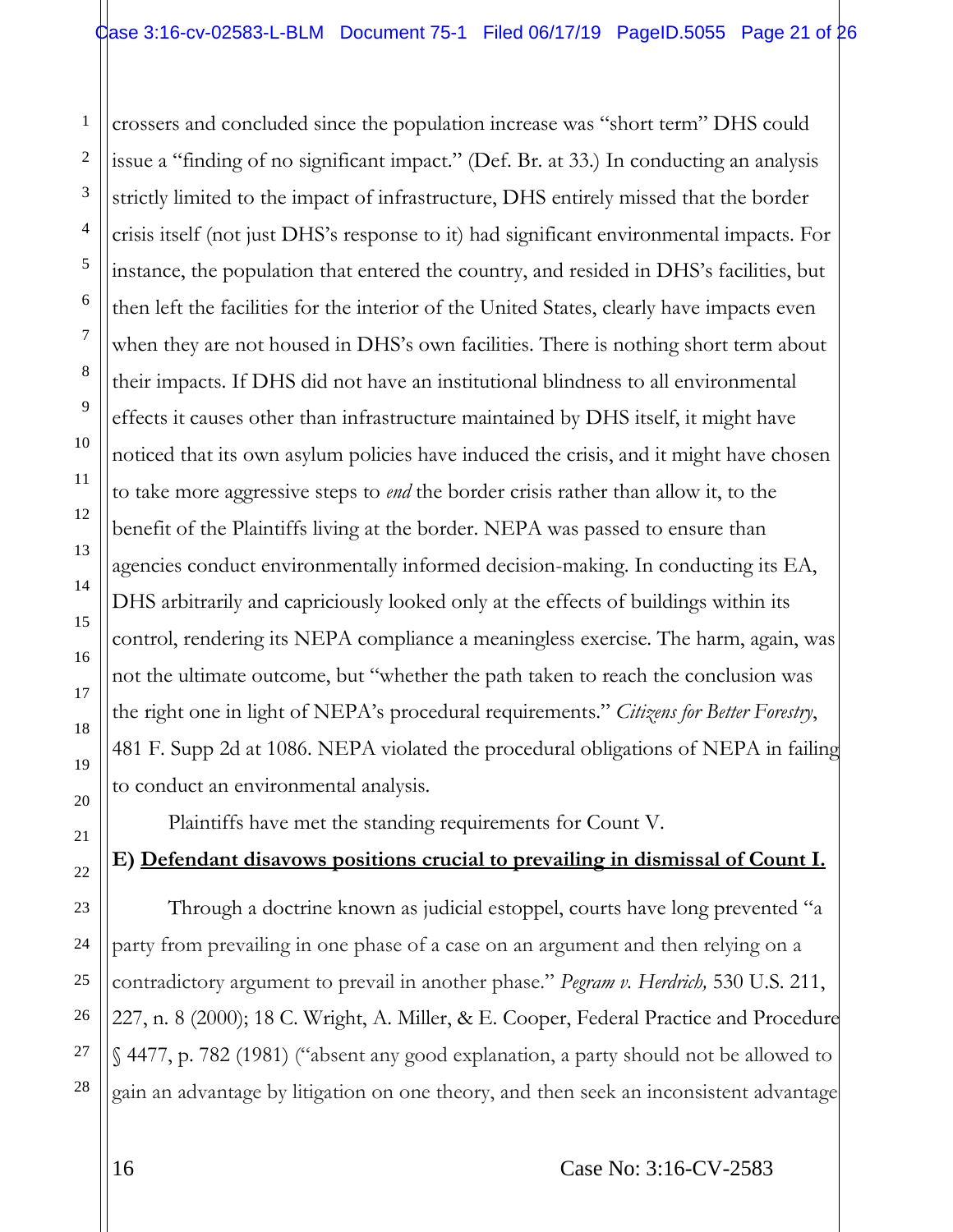by pursuing an incompatible theory"). If the party's position is "clearly inconsistent" with the earlier position, "succeeded in persuading the court" to accept the earlier position, and obtains an "unfair advantage" through the "self-contradiction," the party is estopped from asserting the new position. *New Hampshire v. Maine*, 532 U.S. 742, 743 (2001).

During the course of this litigation, DHS has changed its position on the question of whether NEPA procedures adopted by an agency are final, binding, and have legal consequences. In its Partial Motion to Dismiss (ECF No. 47-1), the essence of its argument for dismissal of Count I rested upon whether its NEPA procedures: the DHS Directive 023-01, Rev 01, and the Instruction Manual, DHS Instruction 023- 01-001-01 Rev  $01$ , which includes CATEX A3, the categorical exclusion at issue in Counts III and IV, constituted reviewable agency action. DHS's success depended upon its claims that the Instruction Manual, which includes *all* of its categorical exclusions, was tentative, non-binding, and created no legal consequences.

First, DHS changed its position on whether its NEPA procedures are final and subject to external oversight, or merely tentative, non-binding, internal guidelines. DHS' NEPA procedures, adopted in 2014, are referenced as "the Instruction Manual" in Plaintiffs' Amended Complaint.<sup>8</sup> In its Summary Judgment brief, DHS explains that it originally "published its NEPA regulations in final form in April 2006." (Def. Br. at 16; *see also* Def. Br. at 6.) In 2014, DHS revised these NEPA "regulations," which includes the Instruction Manual containing CATEX A3, publishing them first in draft form for public comment, and then "in final form in November 2014." (Def. Br. at

1

l

<sup>7</sup>[https://www.dhs.gov/sites/default/files/publications/DHS\\_Instruction%20Manual](https://www.dhs.gov/sites/default/files/publications/DHS_Instruction%20Manual%20023-01-00101%20Rev%2001_508%20Admin%20Rev.pdfhttps:/www.dhs.gov/sites/default/files/publications/DHS_Instruction%20Manual%20023-01-001-01%20Rev%2001_508%20Admin%20Rev.pdf) [%20023-01-001-01%20Rev%2001\\_508%20Admin%20Rev.pdf](https://www.dhs.gov/sites/default/files/publications/DHS_Instruction%20Manual%20023-01-00101%20Rev%2001_508%20Admin%20Rev.pdfhttps:/www.dhs.gov/sites/default/files/publications/DHS_Instruction%20Manual%20023-01-001-01%20Rev%2001_508%20Admin%20Rev.pdf)

<sup>8</sup> The "Instruction Manual" is included in the Amended Complaint as Exhibit 2.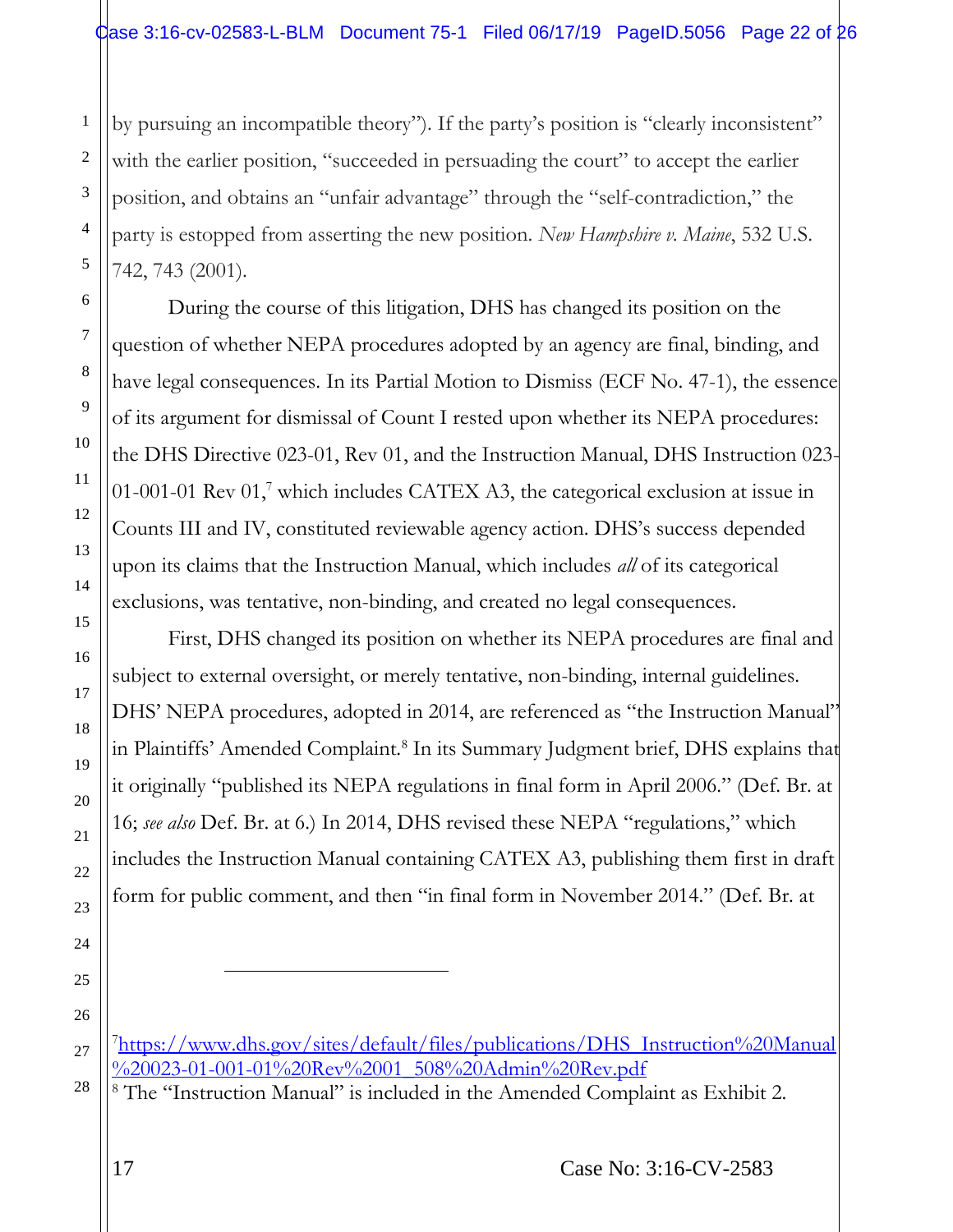16.) Defendant's description of the process by which its NEPA procedures<sup>9</sup> were adopted leaves no doubt that their publication "in final form" in November 2014 marked a consummation of agency decision making process. Defendant takes care to note that "[t]hese regulations" were approved by CEQ. (Def. Br. at 16.) Defendant's argument clearly demonstrates there is nothing non-final, or tentative, about its NEPA procedures, including the Instruction Manual and within it, CATEX A3.<sup>10</sup> As a result of their finality, DHS now argues that its NEPA procedures, including CATEX A3, are entitled to "great deference" because, "compellingly, CEQ itself reviewed" them. (Def. Br. at 17, quoting *Bosworth*.)

Yet in Defendant's prior formulation, these procedures were characterized as "nothing more" than "internal guidance." (ECF No. 47-1 at 9, 11, 13.) DHS maintained that "'tentative' is a precise description" of the Instruction Manual (and accordingly, CATEX A3 within it), and that it was meant only "to assist DHS personnel." Furthermore, according to DHS, these tentative "steps" were not "binding." (ECF No. 47-1 at 8, 12-13.) Defendant also argued its decision not to include the Instruction Manual in the Code of Federal Regulations was significant in divesting its NEPA procedures of finality or binding force. Defendant's description of

 $\overline{a}$ 

1

<sup>9</sup> Defendant even calls the NEPA procedures "regulations," even though DHS previously argued that its decision not to enter the procedures in the Code of Federal Regulations was significant. Def. Br. at 16; Def. Mot. to Dismiss at 12. <sup>10</sup> Defendant may argue that CATEX A3 is final and binding, but that the rest of the Instruction Manual was not. However, CATEX A3 is part of the Instruction Manual and was never adopted separately. CATEX A3's status as a final action is inseparable from that of the Instruction Manual. When CEQ approved of DHS' NEPA procedures, it did so in their entirety. *See, e.g*., Letter from Connaughton to Chertoff, March 23, 2006. In its brief, DHS acknowledges that CATEX A3 "must be used in conjunction with" material elsewhere in Instruction Manual. (Def. Br. at 18.) That DHS did not include CATEX A3 in its motion to dismiss, suggests that a desire to take inconsistent positions played a role in its decision.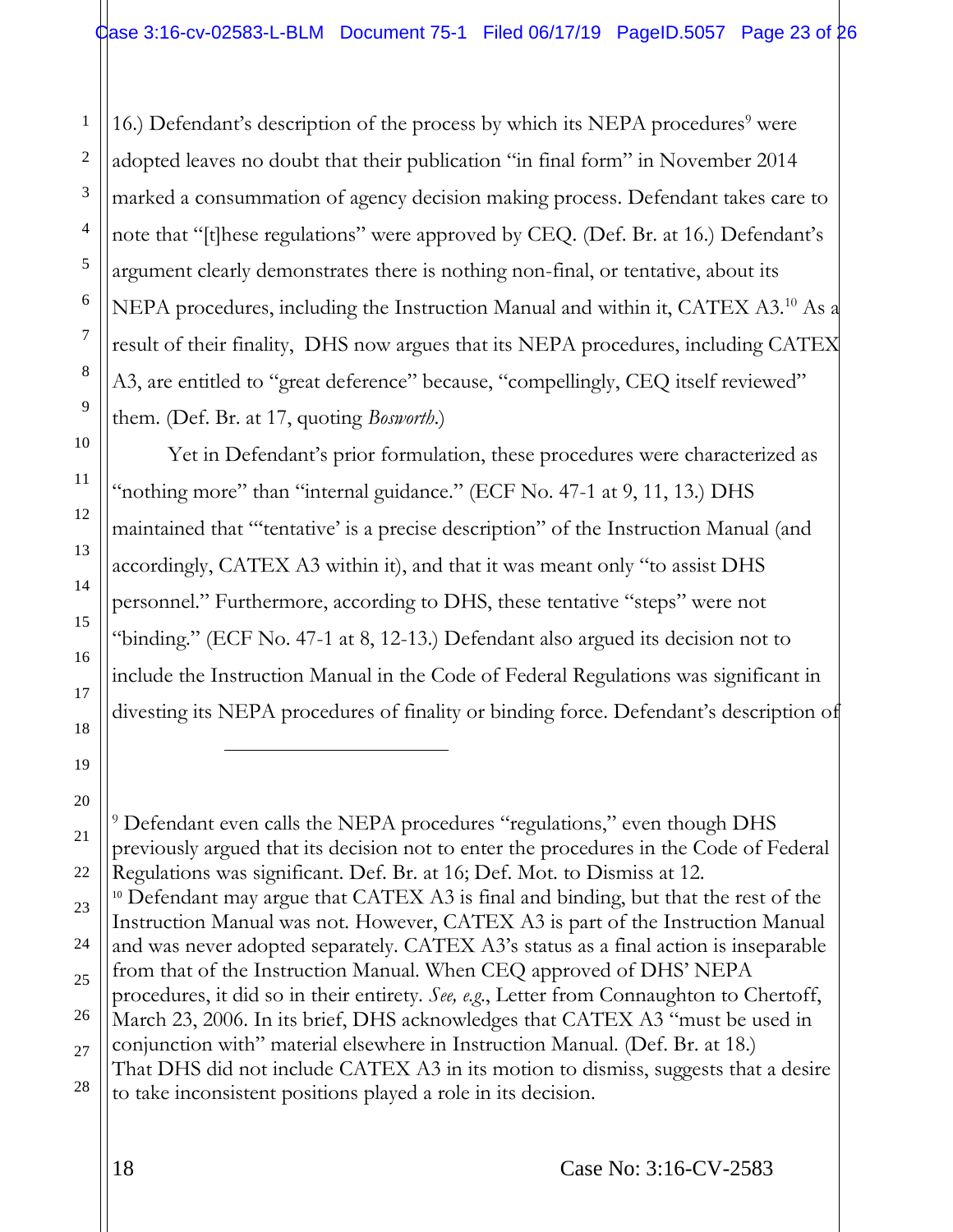the Instruction Manual as merely internal, tentative guidance implies its contents could be changed at any time, at the will of DHS alone. Yet, as Defendant now acknowledges, DHs is required to, and did, obtain approval of the Instruction Manual from CEQ, an external, authoritative body.

Second, DHS changed its position on whether or not legal consequences flow when an agency adopts NEPA procedures. In Defendant's brief in support of its motion for dismissal of Counts I and II (ECF No. 47-1), Defendant claimed no legal consequences flowed from its adoption of NEPA procedures. Its adoption of its Instruction Manual (that is, its NEPA procedures), did not constitute "an action by which rights and obligations have been determined or from which legal consequences will flow." (ECF No. 47-1 at 9.) "Legal consequences do not flow from the Instruction Manual-- it has no force of law." (ECF No. 47-1 at 11.) "The Ninth Circuit," the Defendant claimed, has emphasized that the courts "have no authority to bind an agency to the guidelines in a Manual or a Handbook." (ECF No. 47-1 at 11).

However, in its pending summary judgment brief, Defendant asserts that legal consequences do indeed flow from the adoption of NEPA procedures, even if they are labelled a "handbook" (or a manual). (Def. Br. at 19.) Defendant claims that the Ninth Circuit, in *Bosworth,* "relied [on] the Forest Service's Handbook" when it enforced a requirement to conduct scoping before adopting a categorical exclusion. *Id*. That is, in its latest motion practice, DHS admits, as a general matter, that the adoption of NEPA procedures is an action with legal consequences that a Court can enforce, and in the Forest Service's case, the court can require scoping before application of a categorical exclusion.<sup>11</sup> Furthermore, DHS acknowledges that its own

<sup>11</sup> The Forest Service called their NEPA procedures a "handbook." DHS called its procedures a "Manual." DHS made much of the fact that its NEPA procedures was labelled a "Manual" and insisted its label made it more akin to internal documents

1

2

3

4

5

6

7

8

l

<sup>9</sup> 10 11 12 13 14 15 16 17 18 19 20 21 22 23 24 25 26 27 28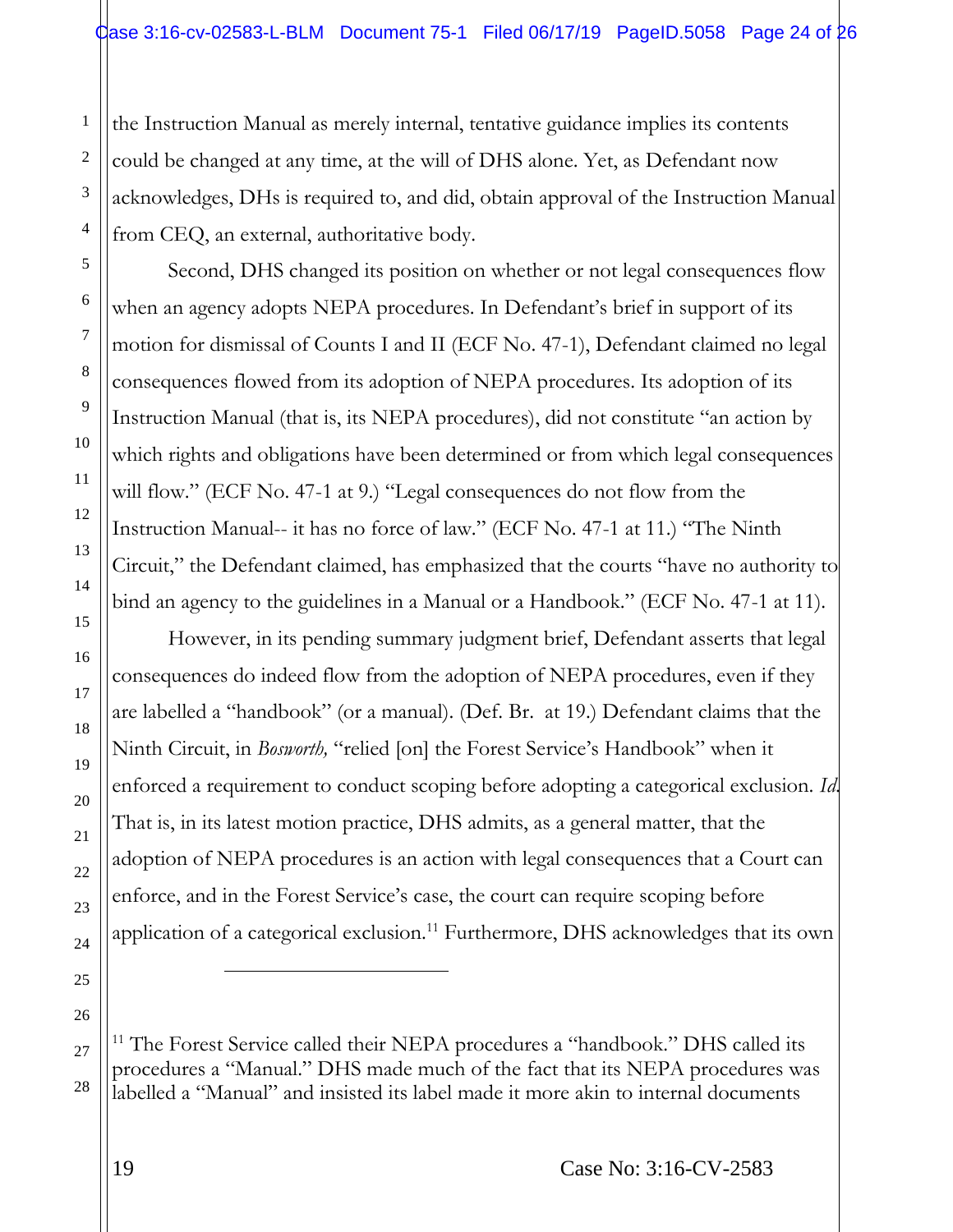adoption of the Instruction Manual has legal consequences. DHS claims that when invoking a categorical exclusion, it "*must*" (emphasis added) consult "a list" contained within the Instruction Manual "that identifies conditions" when that categorical exclusion can be used. (Def. Br. at 18.) DHS admits its use of the Instruction Manual is mandatory and insists it has legal consequences. The contradiction is clear. In its latest memorandum DHS asserts that legal consequences do indeed flow from the provisions of its Instruction Manual, just as legal consequences flow to other agencies from their own NEPA procedures. Defendant has entirely changed its position on whether *legal consequences* flow from the adoption of NEPA procedures.

DHS is attempting to "have it both ways," asserting that the Instruction Manual is both final agency action for purposes of its pending motion while it asserted to the contrary in its prior motion. The principles of judicial estoppel must prohibit Defendant from thus "deliberately changing positions according to the exigencies of the moment." *United States v. McCaskey,* 9 F.3d 368, 378 (5th Cir. 1993).

# **III. Conclusion**

1

2

3

4

5

6

7

8

9

10

11

12

13

14

15

16

17

18

19

20

21

22

23

24

25

26

27

28

For the foregoing reasons, Plaintiffs should be granted summary judgment on Counts III, IV, and V.

Respectfully Submitted on June 17 2019,

/s/Julie B. Axelrod Julie B. Axelrod Lesley Blackner California Bar. No. 250165 Admitted *Pro Hac Vice* Center for Immigration Studies Florida Bar No. 654043

 $\overline{a}$ 

1629 K Street, NW, Suite 600 340 Royal Poinciana Way, Suite 317-377

found in other agencies also labelled "manuals" but otherwise very different from agency NEPA procedures. (ECF 39-1 at 12.) The label is not what is important. DHS also presents no argument why, if legal consequences flow from other agencies' NEPA procedures, such consequences would not flow from DHS's. The CEQ requires every agency to adopt NEPA procedures.